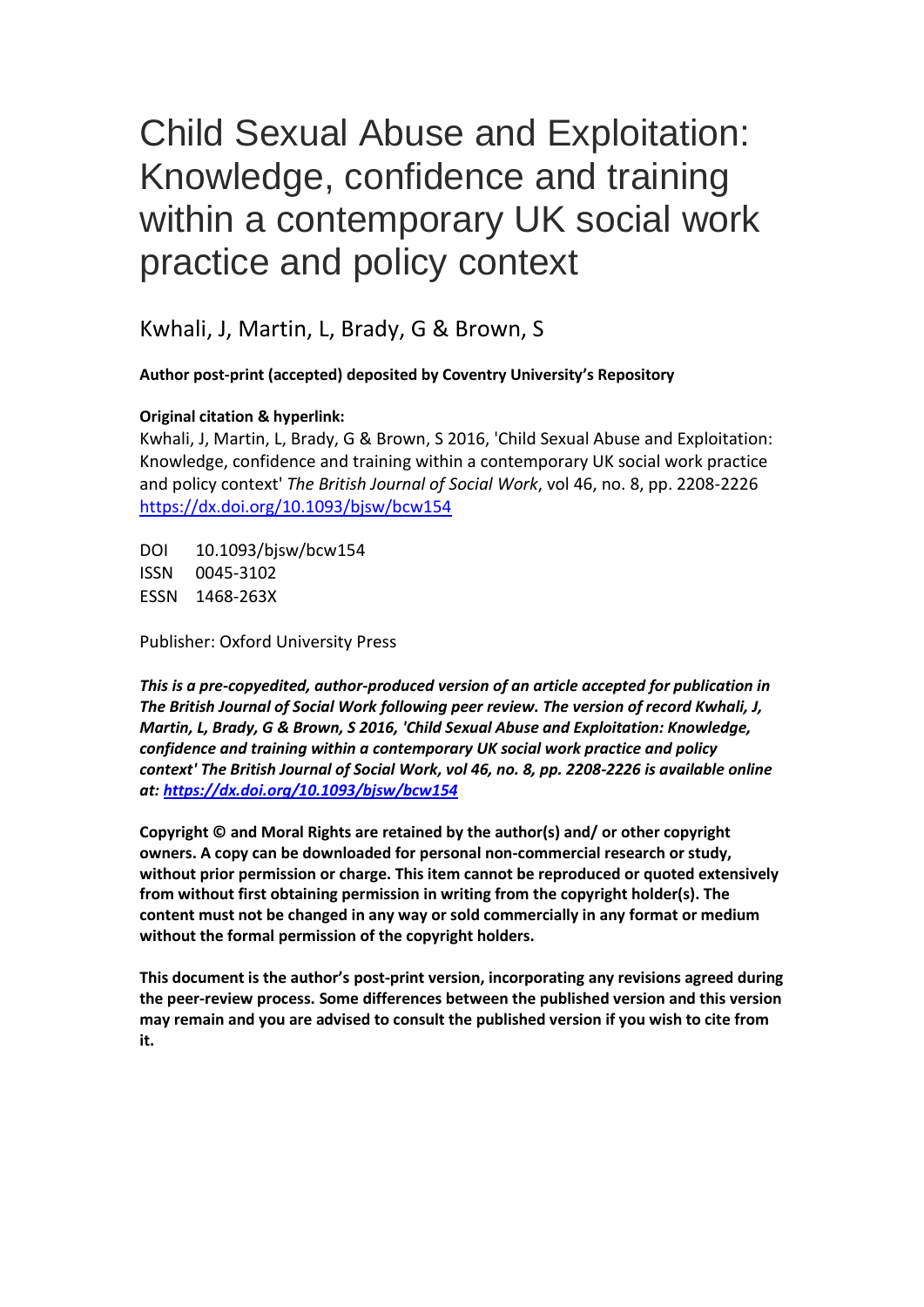# **FINAL VERSION ACCEPTED FOR PUBLICATION ON 26/9/16. TO BE PUBLISHED IN BRITISH JOURNAL OF SOCIAL WORK SPECIAL ISSUE ON SEXUALITY AND SOCIAL WORK.**

**AUTHORS: Josephine Kwhali, Linda Martin, Geraldine Brady, Sarah Brown (all Coventry University)** 

**TITLE:** 

# **Child Sexual Abuse and Exploitation: Knowledge, confidence and training within a**

## **contemporary UK social work practice and policy context**

## *Abstract*:

In 2014 research was undertaken to examine social workers' confidence, understanding and awareness of child sexual abuse (CSA) as it was suggested that a decline in numbers of reported incidents might be due to a decline in levels of understanding and awareness. Semistructured interviews were conducted with 25 first-line, middle and senior managers, two chairs of local safeguarding boards across six local authorities in England. Focus groups were conducted with 54 social workers. Key themes revealed a complex array of issues, ranging from the diverse forms of child sexual abuse and exploitation that social workers are required to address, the variable support and training available and the inter-disciplinary nature of much of the work. Although social workers undertake this important work with a strong sense of commitment and concern for children, they face a number of challenges. Paradoxically, whilst their work on these cases is the source of intense scrutiny, the training, support and supervision, and role clarity required to undertake this work well, is often overlooked. The aim of this paper is to discuss the research findings and to identify implications for social work practice, training, multi-agency work and future research.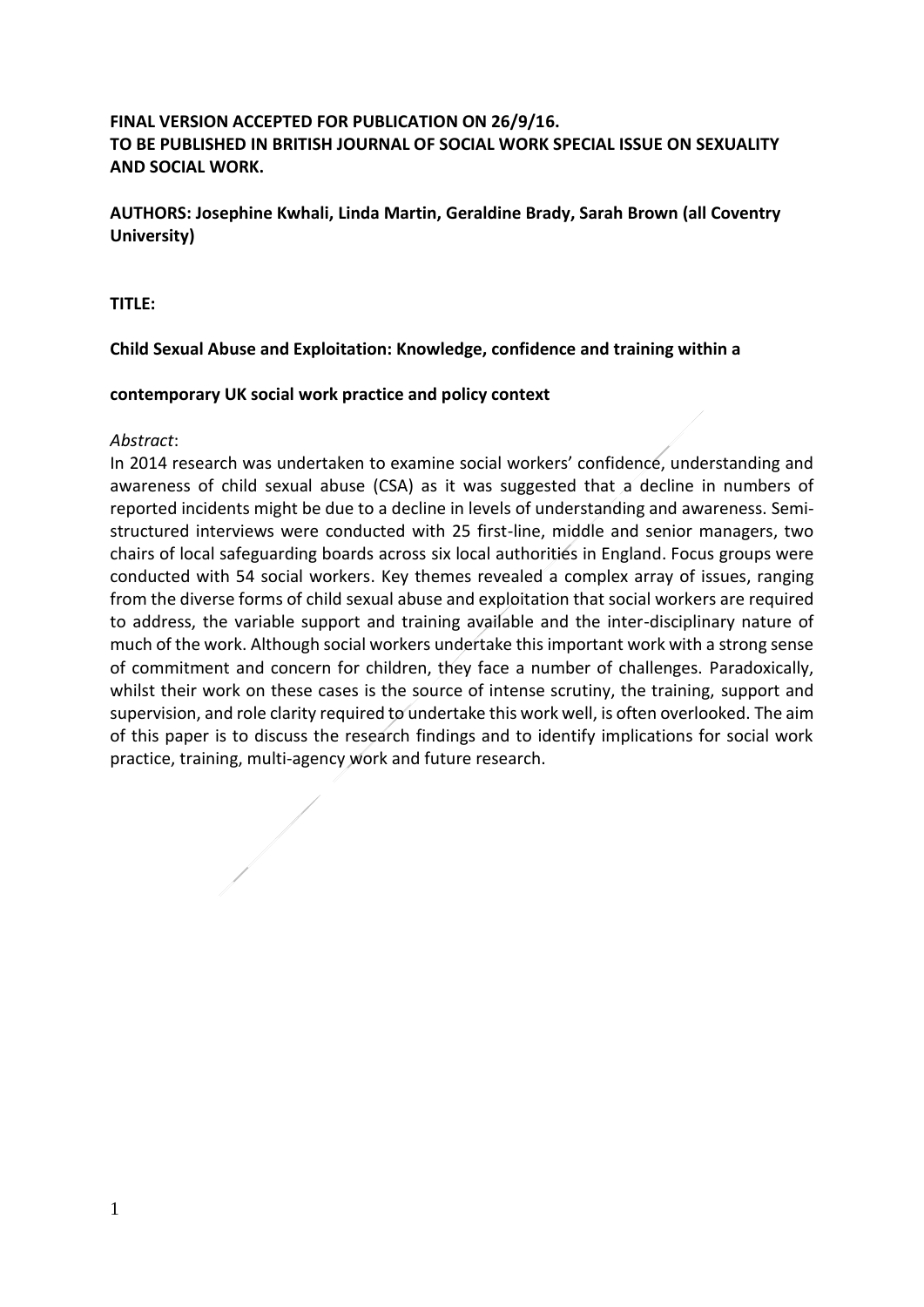#### **Introduction**

In March 2015 former British Prime Minister David Cameron stated that child sexual abuse (CSA) was a 'national threat' and responding to it a national priority. CSA occurs when a child is "forced or persuaded to take part in sexual activities. This doesn't have to be physical contact and it can happen online" (NSPCC, 2016). The definition of child sexual exploitation (CSE), which is a form of CSA, was recently defined by UK's Department for Education (2016) as when a child or young person under the age of 18 is "persuaded, coerced or forced into sexual activity in exchange for, amongst other things, money, drugs/alcohol, gifts, affection or status". Social workers in England are at the forefront of the response to CSA and CSE (CSA/E) and have important responsibilities for safeguarding children and invoking child protection policies.

Despite the spotlight on CSA/E, child protection registration figures and the number of children being made subject of Child Protection Plans for sexual abuse was lower than it was a decade ago and significantly lower than two decades ago (Brown *et al*. 2011). Questions were raised about the reasons for this decline, particularly since it contrasted with an increase in reported incidents of CSA/E (NSPCC, 2015) and professional practice had been challenged following reports of failures in responding to CSA/E allegations (e.g. Jay, 2014). NSPCC scoping work suggested that the reduction in reported incidents might be due to professionals' decline in levels of understanding and awareness. Rapid developments in practice, particularly in relation to CSE, and a shift from family support to child protection (Featherstone *et al*. 2013) made it difficult for professionals to keep abreast of changes.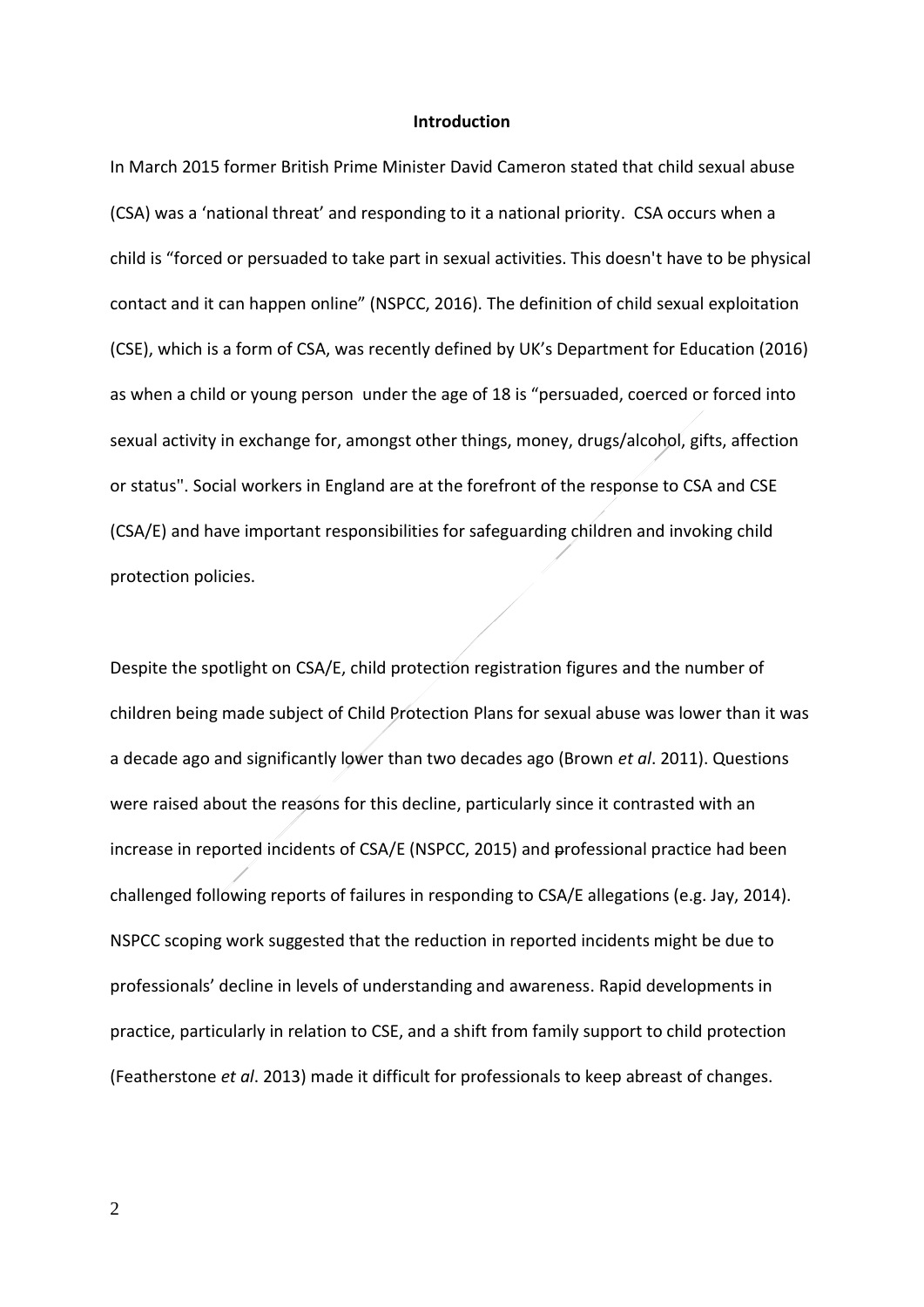It was against this backdrop that research was commissioned by the NSPCC to explore social workers' confidence and understanding of CSA. The research report is available on the NSPCC website (Martin *et al*. 2014) and in this paper, our focus is on the implications arising from it. After outlining the method, we discuss in turn, noting the findings and implications, two of the core themes from the research findings: Practice issues in relation to social workers' knowledge and confidence; and effective support, supervision and training. Finally we identify the implications for CSA/E practice, education, training and multi-agency work that arose from the research.

#### **Method**

Ethical approval was gained from the authors' University and the Association of Directors of Children's Services (England) Research Group. An advisory group of experienced professionals was established to guide the research. Seven of the 45 English local authorities (LA) invited to participate in the study agreed, and six were able to participate within the timeframe. The size and nature of these varied, with three located in the East and West Midlands, one in London, one in East Anglia and one in the North West. Four had nationally 'low' and two 'medium' rates of reported cases of CSA (see authors' own, 2014 for more details about the method and participating authorities). In each LA two focus groups were held, one with Safeguarding Teams and one with Duty and Assessment, Child in Need and/or Looked After teams. In addition, a team manager and middle manager with responsibility for safeguarding practice, the relevant senior manager and, where possible, the Chair of the Local Safeguarding Children's Board (LSCB) were interviewed. Semi-structured interviews were conducted with 25 first-line, middle and senior managers and two chairs of LSCBs; 12 focus groups with a total of 54 social workers were facilitated. All were digitally recorded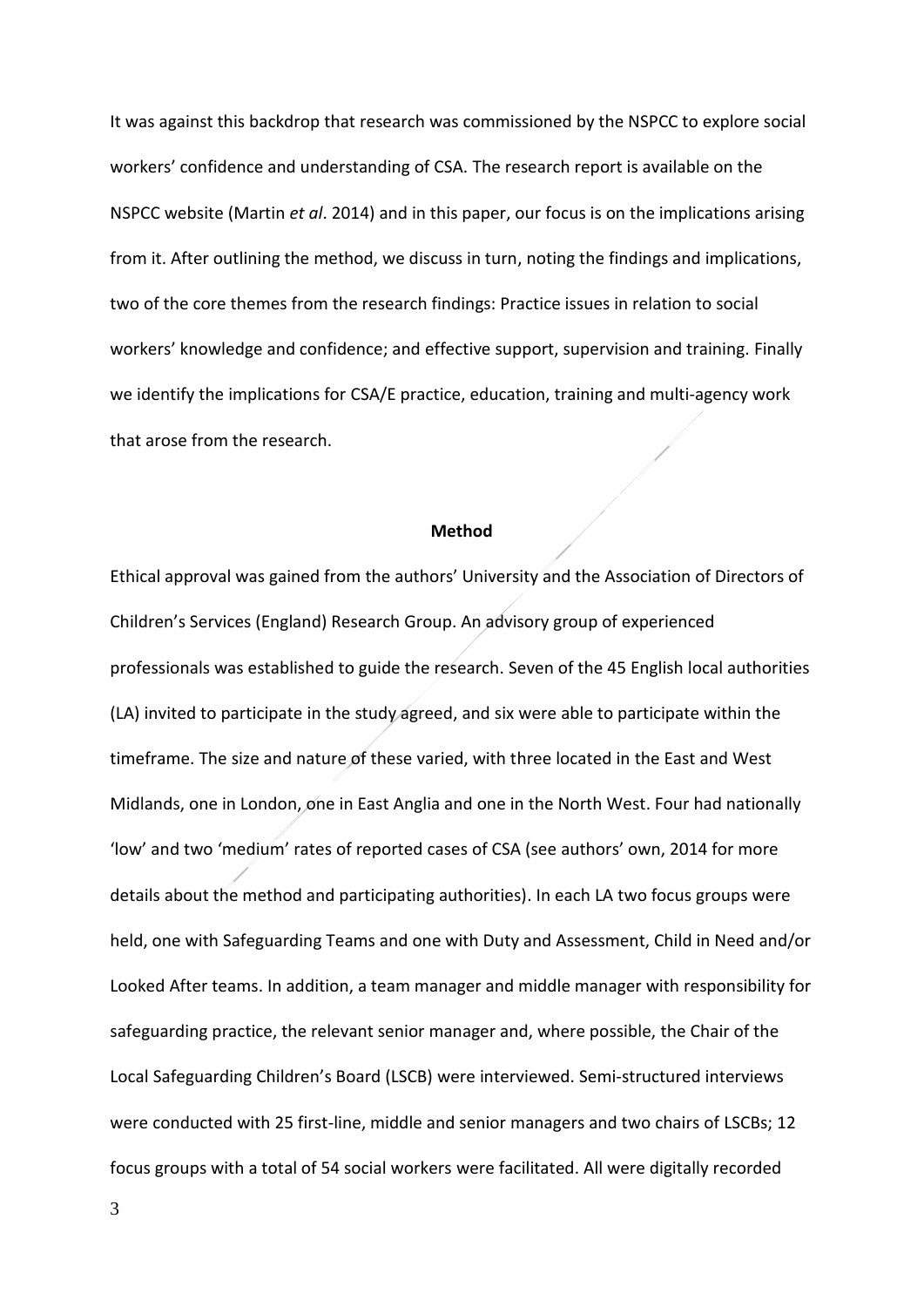and transcribed verbatim. Participants varied in terms of level of social work experience and, where possible, diverse social and ethnic backgrounds were represented. There were two experienced social workers on the research team, one of whom had held Head of Children's Services roles. Their familiarity with the pressures and challenges experienced by front line social workers were to prove invaluable whilst collecting data in the field, balancing the sensitivity of encouraging staff and managers to talk about their knowledge and confidence (or lack of) yet recognising when practice was unsafe and needed improvement. The focus group and interview transcripts were analysed using framework analysis (Richie and Lewis, 2003), initial emerging themes were used to develop a thematic framework that helped to illuminate similarities and differences between participants and LAs. To ensure confidentiality the names of participating LAs, and individuals are not identified; data extracts are attributed by LA and focus group number (e.g. LA1, FG2). Each LA was provided with a summary of key findings respective to the authority, including where participants had indicated need for improvement in practice and training.

#### **Findings, discussion and implications for practice**

This section is organised around two of the core themes that emerged from the research: 'Practice issues, knowledge and confidence' and 'Effective support, supervision and training' (Martin *et al*. 2014). Each subsection will consider the main findings without seeking to repeat the original report, before discussing the implications for CSA/E practice.

## **1) Main Findings: practice issues, knowledge and confidence**

The purpose of undertaking focus groups and interviews was to establish how confident and self-assured social workers and managers felt in relation to working with CSA/E. Questions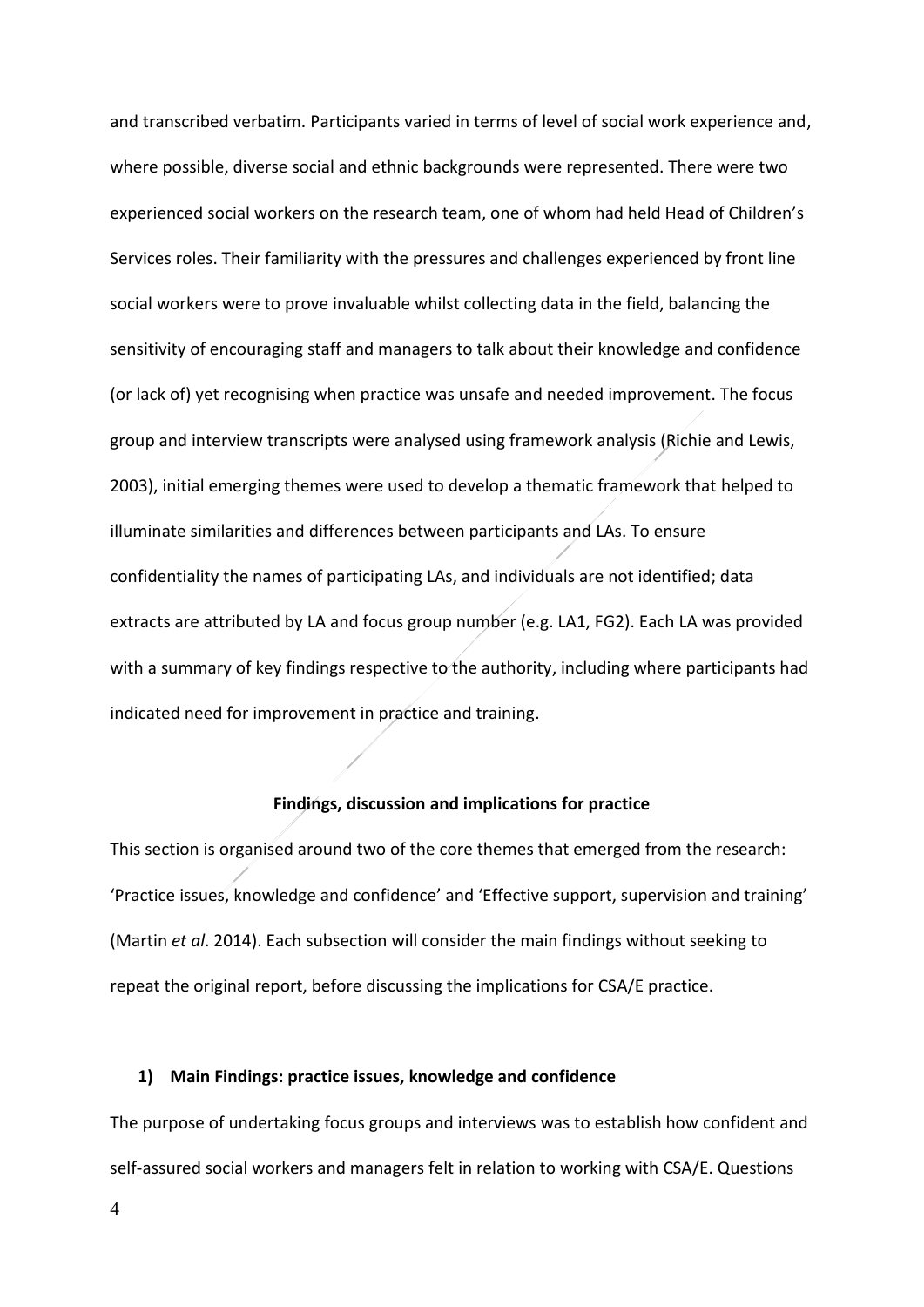explored training and career pathways into their current field of work, current role, and details of memorandum, post qualifying and multi-disciplinary training in the field of child safeguarding. We also focused on experience of working in social work with children and families generally and with specific reference to CSA/E including the nature, range and scale of their experience.

Some participants considered themselves to have considerable experience and knowledge of CSA work, while others were less experienced and more cautious in their assertions. Social workers' experience of CSA was primarily acquired through the assessment or management of cases where sexual abuse was perpetrated by a family member or associate. Procedures and guidance were well developed in this area and there were usually other staff members or managers who they could turn to for advice. Participants recognised that incidents of CSA could emerge through the identification of other categories of harm, through working directly with children in foster care, adoption and leaving care services or through the assessment of a child initially referred for family support. Social workers in our research reinforced the need for all practitioners to have understanding of CSA/E and to build up their expertise and knowledge. Whilst the management of CSA/E cases was viewed as stressful and complex, it was considered a core component of social workers' safeguarding responsibilities. In general, social workers considered themselves confident in discussing and managing familial CSA, whilst also reporting that confidence was undermined by staff shortages and high caseloads.

Participants stressed that direct work in cases of CSA needs preparation and time for reflection, *"it's not something you just go and do"* and this space was rarely available. For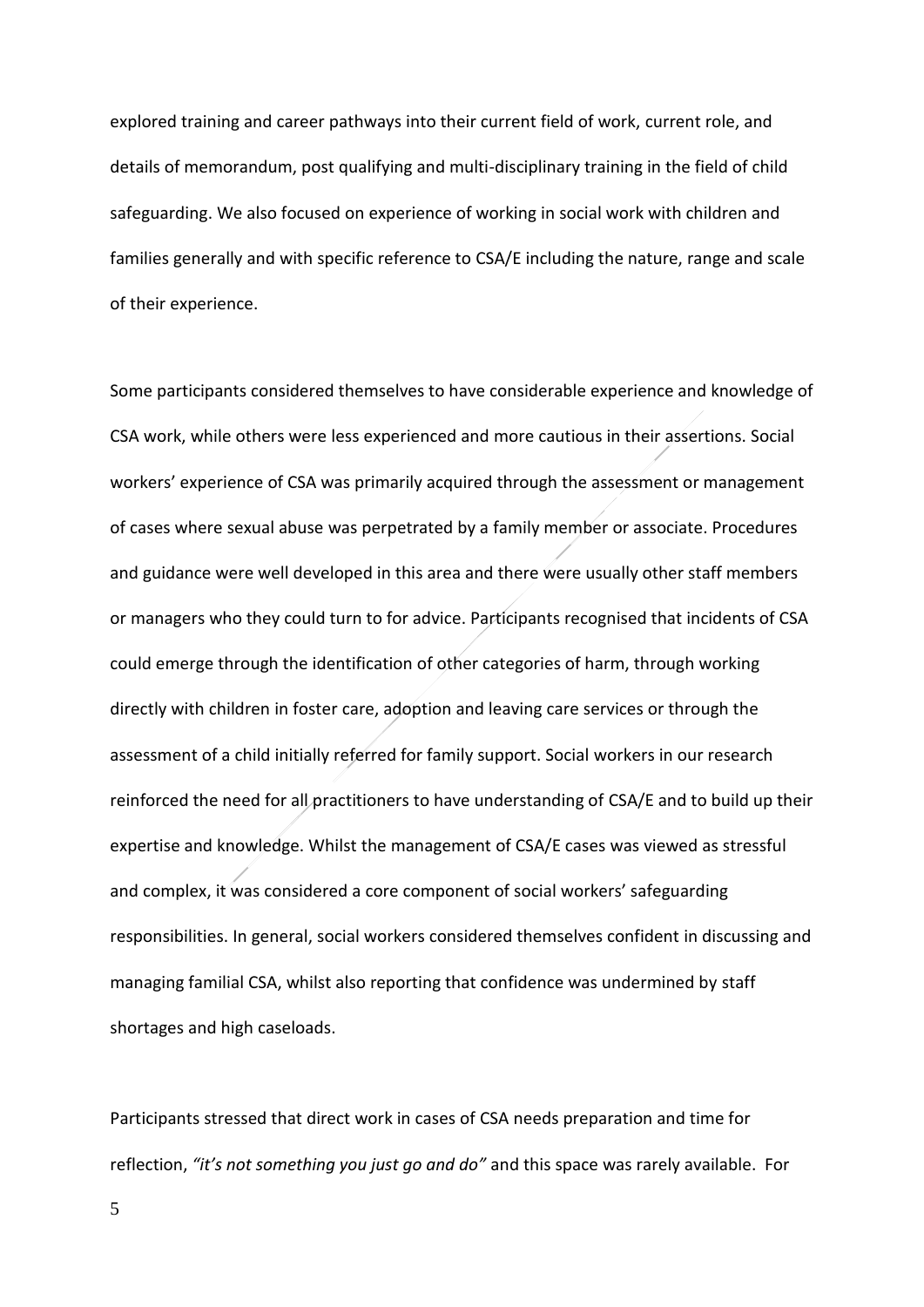example, one social worker (LA2, FG1) indicated that insufficient time was allocated to build trusting relationships with children in a family where sibling abuse had taken place, so she visited at the end of the day to ensure her manager was unaware of the additional hours being spent. Fine and Teram (2013) perceive that the organisational climate can be such that social workers feel the need to respond by masking and smoothing institutional inadequacies. They argue that whilst this may be a way of supporting individual families acting overtly to address perceived social injustice is more likely to lead to institutional change.

Social workers gave examples of cases being closed either because the child or alleged abuser had been removed from the abusive situation, or as a result of more pressing referrals. This left the child and other family members vulnerable at a point when the investigating agencies withdrew. One social worker warned "*you can forget there's a child in the middle of it*" (LA5, FG2) and another "*it isn't all about a Police investigation, it's about them"* (LA2 FG2)*.* Social workers in four authorities (1, 3, 4 and 5) raised specific concerns when the police were undertaking investigations and the lack of clarity as to their own role in supporting children and other family members. They also expressed concern about potential delays in children accessing therapeutic intervention. Also: *"'stalling' for so long and telling them that they've done the right thing but actually we're going to do nothing about it for a bit*"(LA5, FG1), whilst criminal investigations were concluded, potentially made it worse for a child if left unsupported to deal with the aftermath of sexual abuse disclosure. A social worker spoke of her distress of working with a young girl (age not specified) who had been raped and the trauma for the girl in undergoing medical and criminal procedures, commenting "*And it's left with you to sort of hold it, it's all left on you*" (LA3, FG1).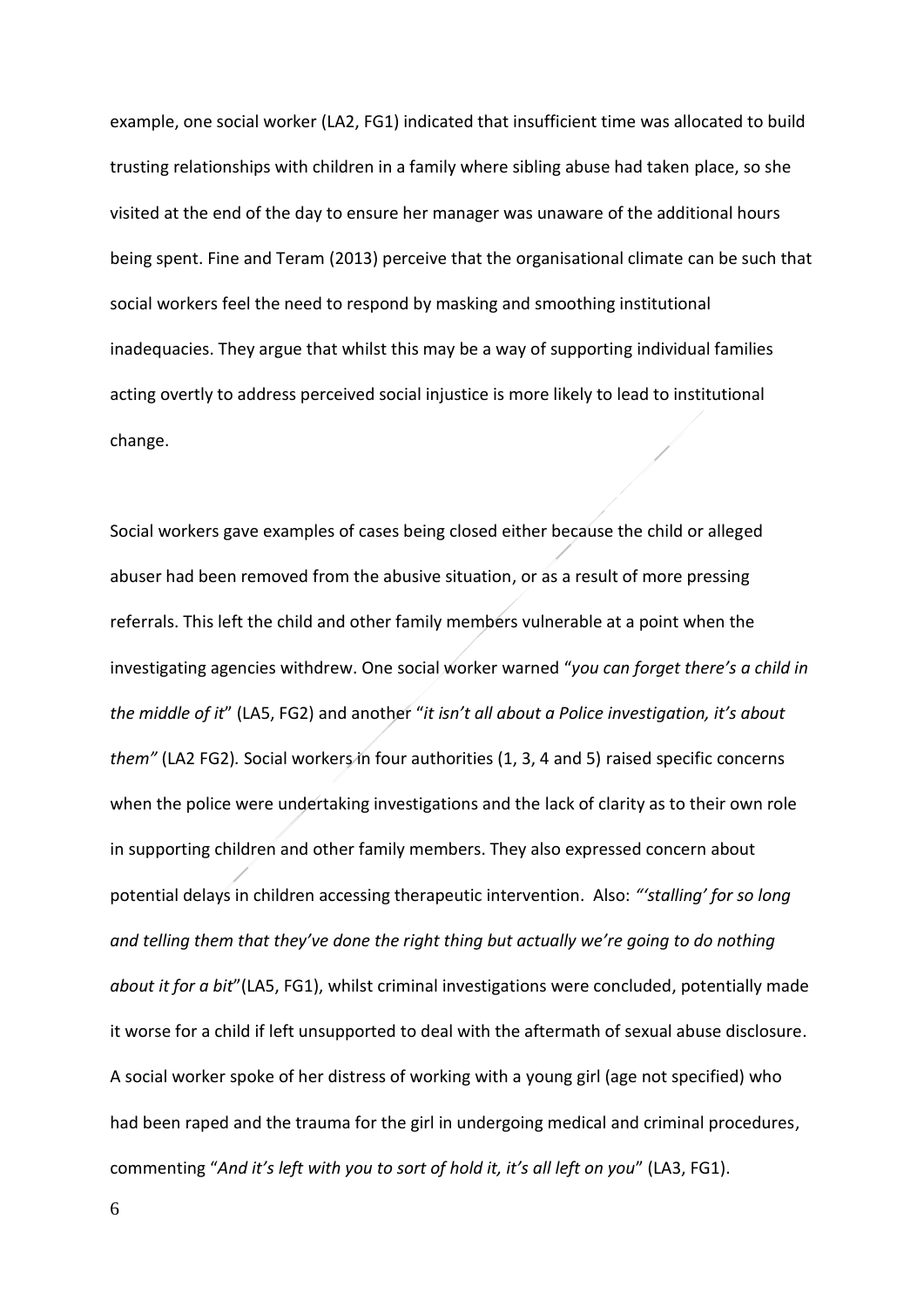Less confidence was shown by research participants when cases involved grooming, trafficking, internet abuse and other types of exploitative behaviour and where multi-agency responses were required. Few research participants had direct experience of working with trafficked or groomed children. They consistently expressed uncertainty as to their role in partnership working and how the social work function might best be exercised in assessing and supporting children and young people subject to CSE. Confidence was further eroded by the allocation of cases based on numerical capacity or availability of staff, rather than levels of expertise or prior experience.

The uncertainty regarding the social work role was also evident in social workers and managers' discussions of the Multi Agency Safeguarding Hubs (MASH) that were incrementally developed following the Munro review (2011) of child protection. Established to improve information sharing and decision making between agencies when cases of potential child exploitation were referred or identified, social workers in one authority (LA2) knew little about the newly established MASH team, commenting that it dealt mainly with cases of grooming and CSE. When asked if such children and young people were then referred under s47 and made subject to child protection plans, the social workers indicated otherwise, suggesting that such cases were matters for the Police.

Management participants, including team managers and those working at a strategic level expressed some uncertainty about the inter-relationship between MASH and child protection services. They felt there was a lack of clarity between the MASH and the recording and management of CSE cases and those of familial abuse managed within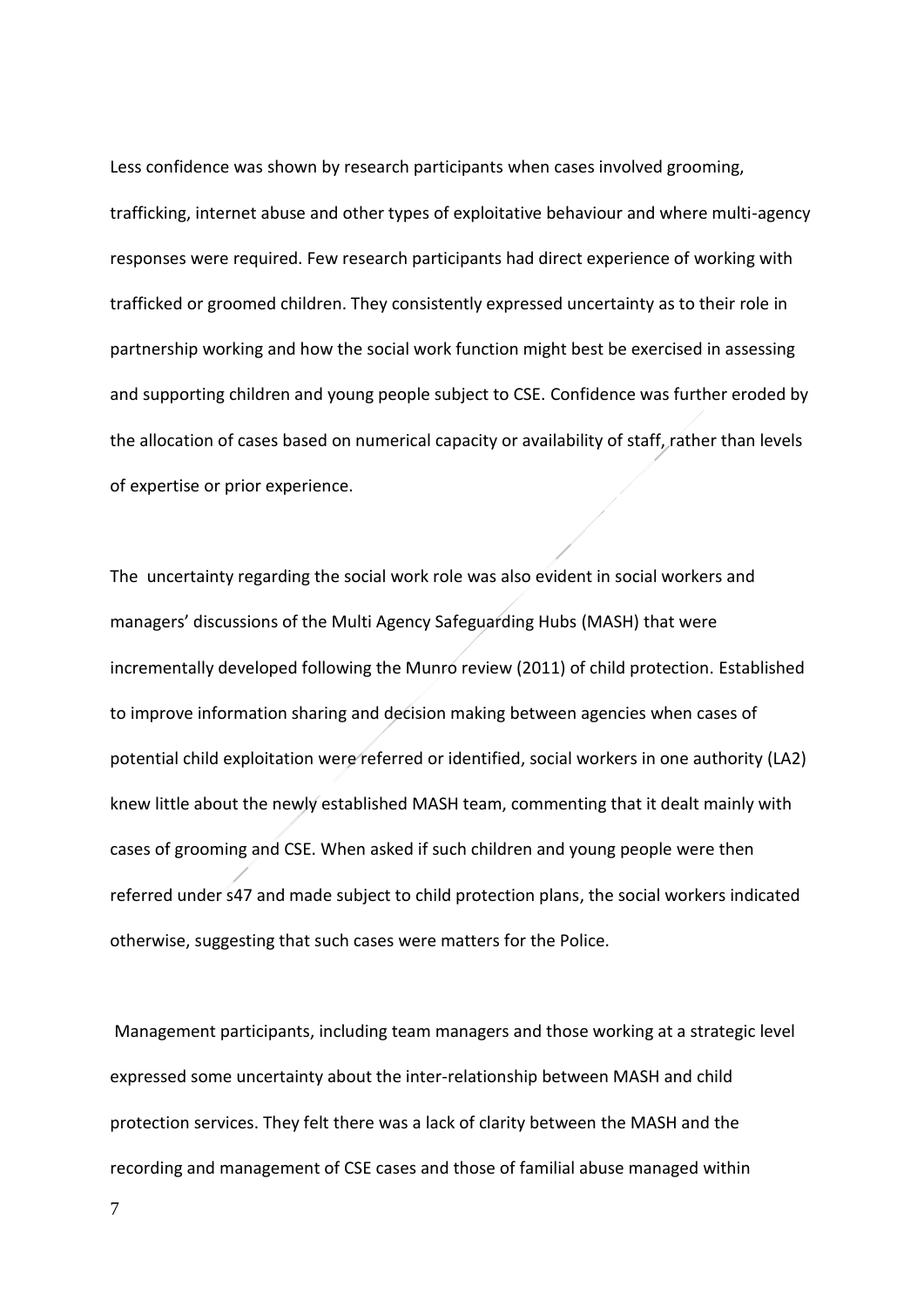children's social work. This leads to concerns as to the potential under-recording of CSA and the low prioritisation of therapeutic support that might be given to children and young people who have been groomed and sexually exploited.

Throughout the research, concern was expressed by both managers and social workers about the reliance on the voluntary sector for direct post disclosure therapeutic work with sexually abused children. Social workers were concerned with the sustainability of the service, not necessarily the quality of provision. Lengthy waiting times and the limited availability of appropriate services, particularly for teenagers, young people from minority ethnic groups and children with disabilities, was a disturbing reality; findings also observed by Allnock *et al*. (2012).

## **Discussion and implications of the findings**

## **i) The Importance of skilled intervention**

Where timely and skilled intervention exists, research suggests that it can make a positive contribution to both sexually abused children and their carers. For example, Carpenter and Hackett (2016) carried out an independent study of an NSPCC service for children who had been sexually abused and who were now living with non-abusing parents. The majority of staff who delivered the programme (89%) were qualified and experienced social workers who had the opportunity to develop long-term therapeutic relationships with children and parents. A positive impact of the programme was demonstrated for children who received it immediately after assessment, in comparison to the group who waited for six months and this was particularly evident in older children.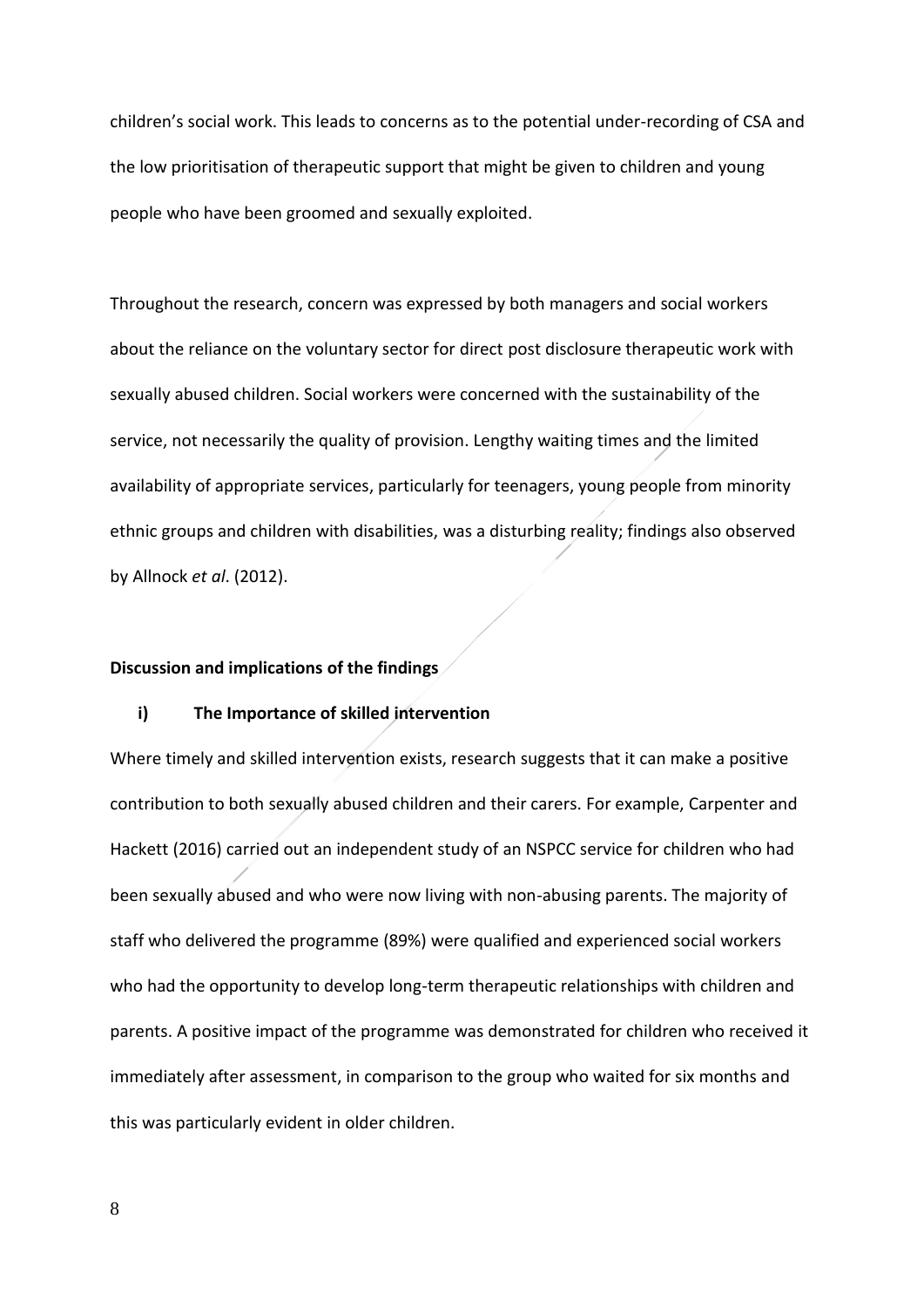The role of the NSPCC social workers delivering this programme differed markedly from the social workers interviewed during our research working within LA children's safeguarding teams. The dominant theme was the limited time available to support the young person once the assessment of risk had been completed and the child's immediate welfare safeguarded. This was despite social workers wanting to undertake direct work with children and recognising the necessity for it. Ferguson (2011: 37) critiqued the manner in which "more and more laws, procedures and guidance" had been introduced in response to safeguarding failures, citing their impact on the erosion of social work practice skills and face to face work with children and their families. This observation was reinforced by social workers in our research, who noted the centrality of paperwork and the child protection process with little opportunity to undertake long term work, or to advocate for the support that a child and her/his family might need. This raises important policy issues as to why statutory social work services are not resourced to undertake long-term therapeutic work.

**ii) The relationship between criminal conviction and social work intervention**  The Butler Sloss report (1988) into the sexual abuse of children in Cleveland identified the need for all agencies involved in the protection of children to work together. In 2002 the Department of Health published a report from findings of individual and joint inspections of English Authorities carried out by eight inspectorates. The Inspectorates identified that whilst public agencies were aware of their joint responsibilities to work together in the protection and safeguarding of children, this was not always reflected in practice, with variable funding arrangements for Area Children Protection Committees (which preceded LSCBs) and inter-agency management involvement in them. The findings were given increased impetus by Lord Laming's report (2003) into the death of Victoria Climbie in 2000.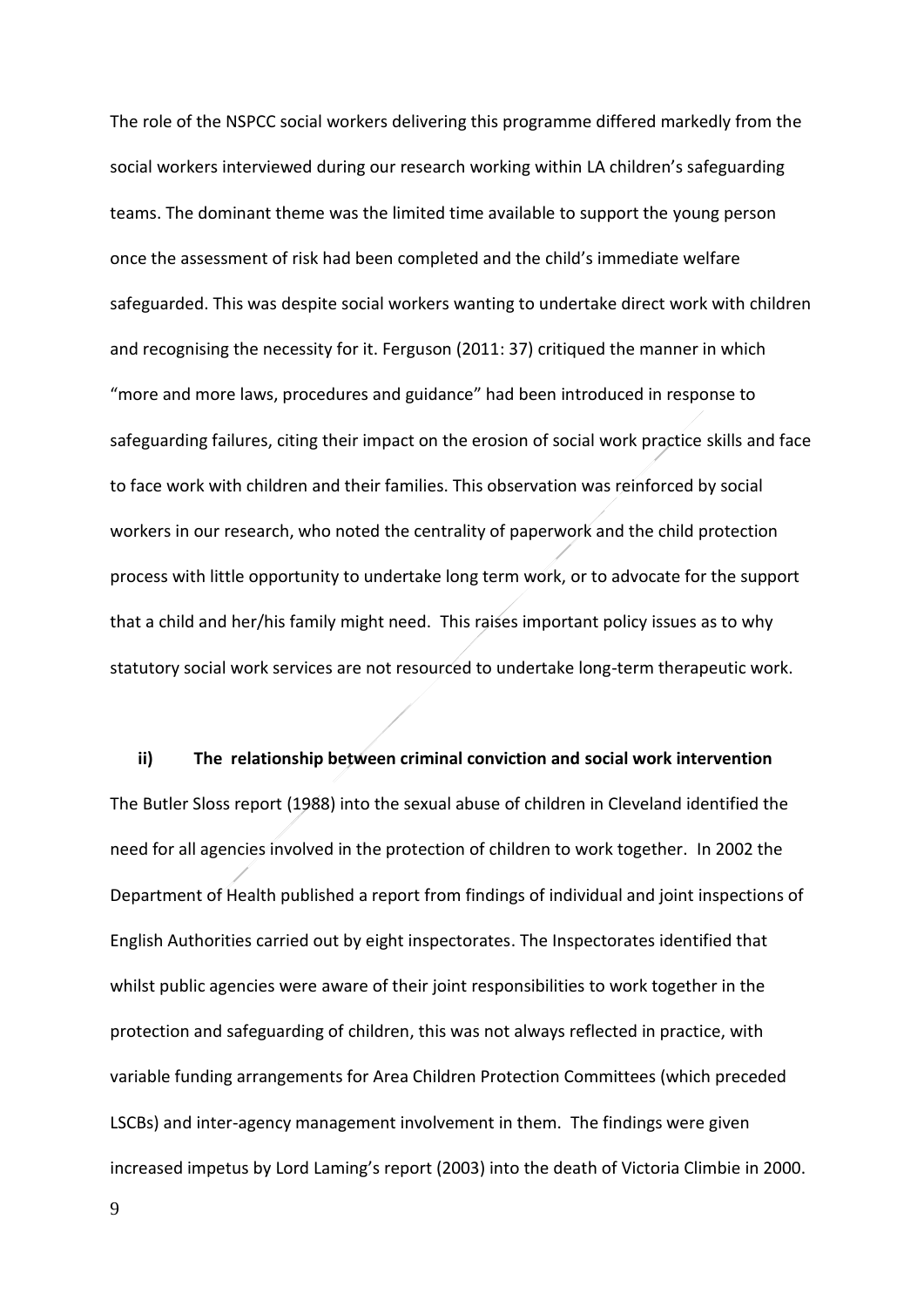The 2004 Children Act placed inter-agency planning and collaboration on a statutory level through the establishment of LSCBs. Government guidance on safeguarding children from CSE (Department of Children, Schools and Families, 2009) endowed the Boards with the responsibility to work on an inter-agency basis both to protect the child and prosecute the abuser. *Working Together to Safeguard Children* identified the lead role of LAs, whilst reiterating the principle that "safeguarding is everyone's responsibility: for services to be effective each professional and organisation should play their full part" (HM Government, 2015:8)

Despite the LA's lead role in child protection being enshrined in legislation, Hughes (2009: 13) cites Laming's (2003) recommendation (97) that a "crime against a child should be treated just as seriously as a crime against an adult and that the police should very much take the lead in investigating and prosecuting child abuse offences". She suggested that this "led to a loss of impetus in the social work role in investigation developed since the Cleveland Inquiry (Butler-Sloss, 1988) and a deterioration in joint close working between police and social workers" (2009:13).

Our research reaffirmed social workers' views that conviction can provide validation to a child, so its pursuit may be essential both to the prevention of abuse and the well-being of the child. The importance of a successful prosecution for the recovery of some children and young people who have experienced abuse is recognised but it is the dynamic of the relationship between prosecution and protection that may pose a threat to the long term well-being of the child. Additionally Beckett and Warrington (2015:3) identified the manner in which engagement with the criminal process can be disempowering for victims of CSE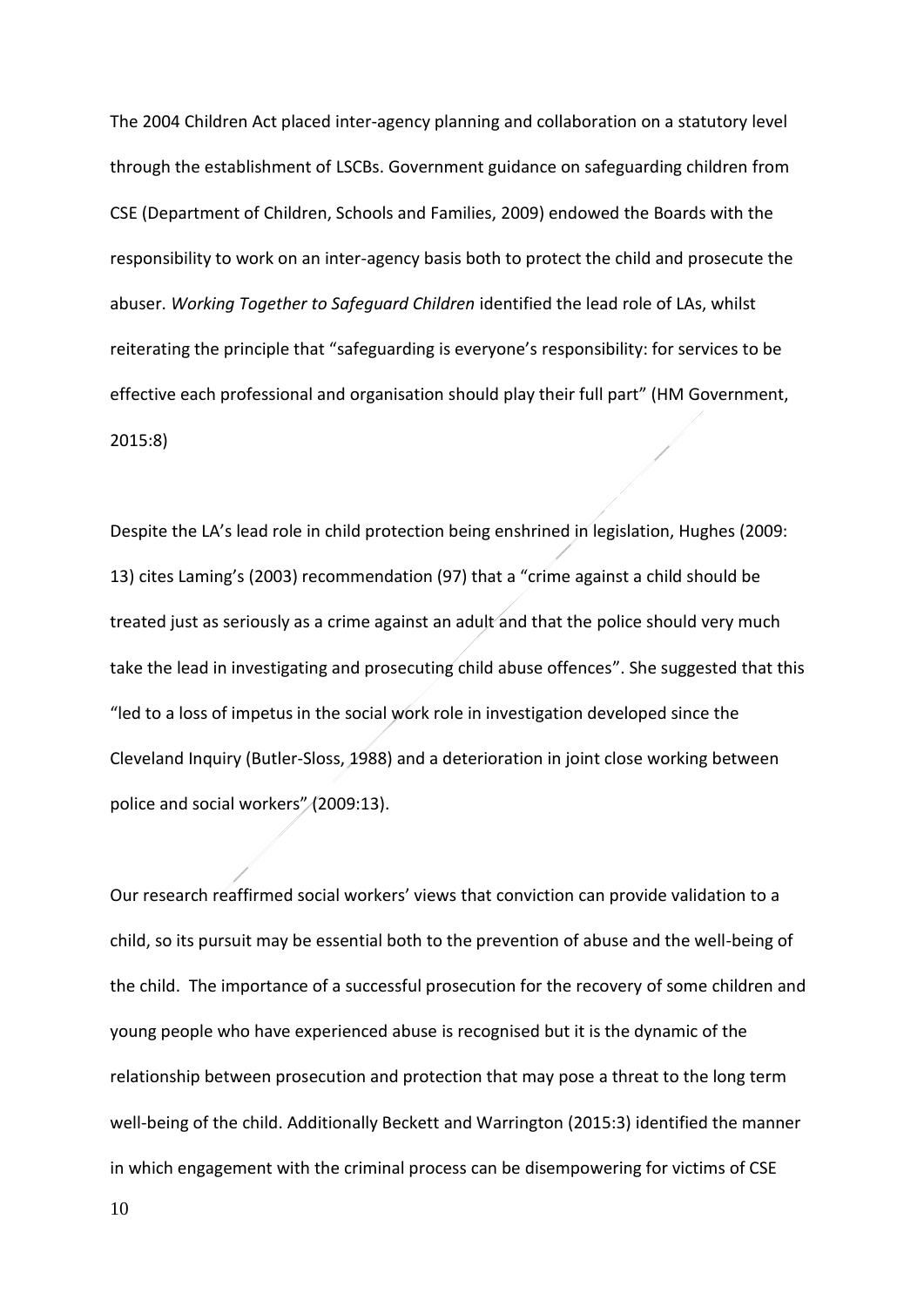with one young person indicating *"*that the court process was worse than the exploitation itself".

Central to the potential conflict between 'investigation and prosecution' and 'investigation and child welfare support' was the practice in some of the participating LAs to postpone social work or therapeutic intervention until criminal proceedings had been completed; a practice sometimes requested by the police in order to avoid the potential contamination of evidence. Important questions were then raised as to how the LA then works in partnership with the non-abusing parent and other family members (Section 1 1989 CA) and to centre the emotional well-being of the child. The paramouncy principle has been intrinsic to child care practice since the implementation of the 1989 Children Act and reinforced through subsequent legislation, guidance and child protection inquiry reports (Laming, 2003; Munro, 2011). Despite this, in a report for the Office for Children's Commissioner's (OCC), Horvath *et al.* (2014: 16) concluded "it is clear … that the child protection system has become overly bureaucratic and target-centred. This is at the expense of forming good relationships with, listening to, and ultimately protecting, children".

The child welfare principle is further undermined if the social work safeguarding role is primarily restricted to single agency investigations of sexual (and other) forms of abuse, with the police and medical personnel determining when and if social workers can intervene where a crime is suspected. This raises important issues as to the core purpose of social work, how the expertise of qualified social workers should best be used and the status of the profession in the multi-agency context. Social workers need to be able to enter interprofessional negotiations on an equal footing but 'role slumping' (the practice of higher level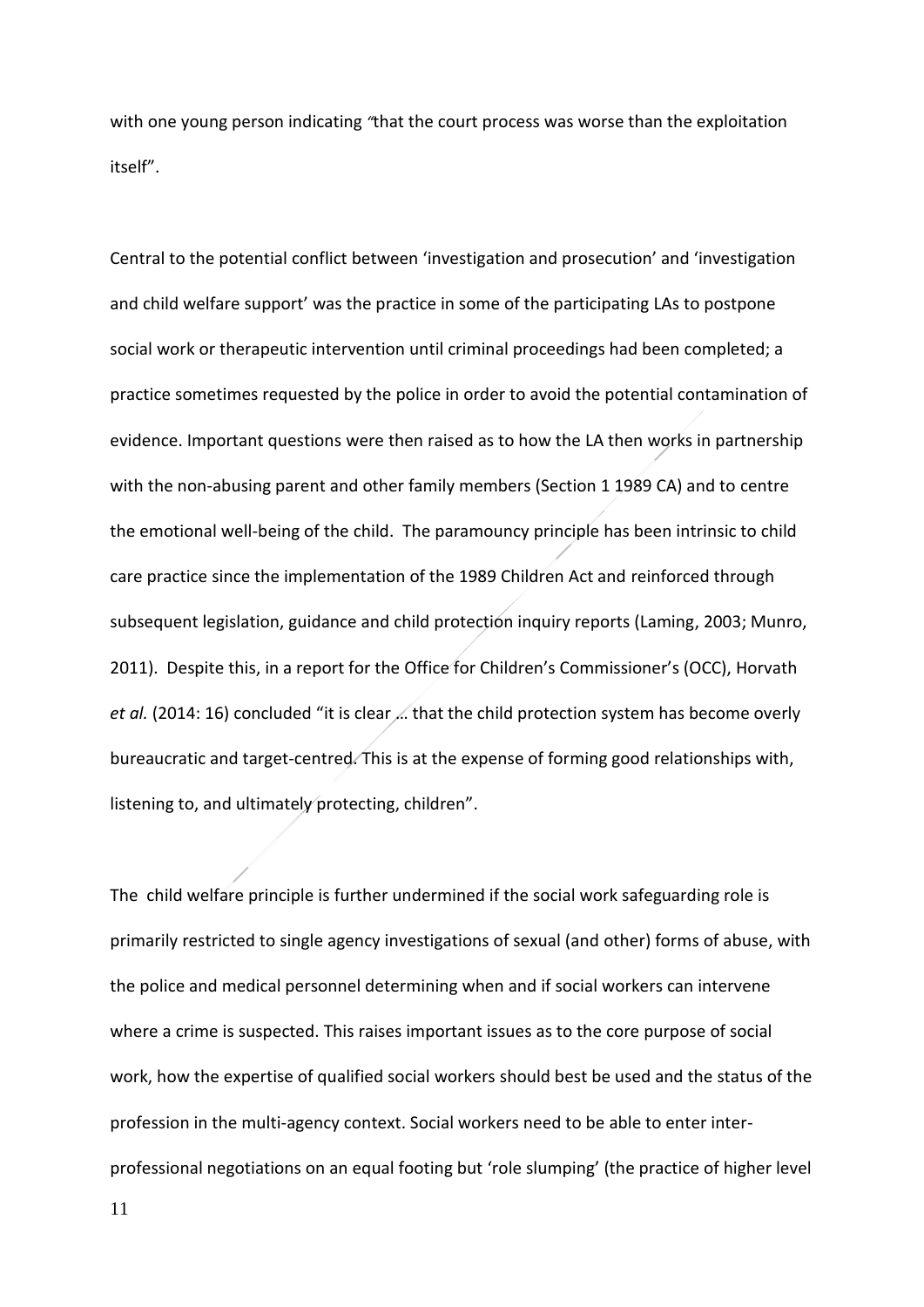managers intervening in decisions that should be made at practitioner level) (Katz and Kahn, 1978; Searle and Patent, 2013) potentially undermines their ability to do this effectively.

A response to the process of disclosure cannot be formulaic or undermining of child focused social work practice but must recognise the short and longer term support that a child might require (Beckett, 2007). Anxiety associated with talking to the police and giving evidence in court alongside a lack of information may compound the impact of the abuse resulting in increased distress for the child (Back *et al*. 2011; Beckett and Warrington 2015,). Hence an approach that entails a child-centred response agreed by both social workers and the police, which necessitates discussion regarding the management of the prosecution and support dimensions for every child, is required, with no existing parameters or preconceptions about the prosecution and protection relationship. The achievement of this may hinge on the equality of the working relationship between agencies and the ability of managers to challenge a predestined ordering of activities. Challenges to achieving this have been highlighted previously, such as the primacy given to the evidence for prosecution, the police assuming a lead role and social workers lacking confidence in their own skills and knowledge (Garrett, 2004; Westwood, 2012). Social workers in our research indicated that these are still real issues that need to be addressed if the situation is to change.

## **iii) Multi-Agency Safeguarding Hubs**

MASHs were developed to assist in multi-agency information sharing. Reviews have been largely positive (Crockett *et al*. 2013; Chilvers, 2013; Home Office, 2014; Centre of Excellence for Information Sharing, 2014), noting an enhanced understanding of the different professional roles and inter-agency discussion as to what should happen in a case. MASH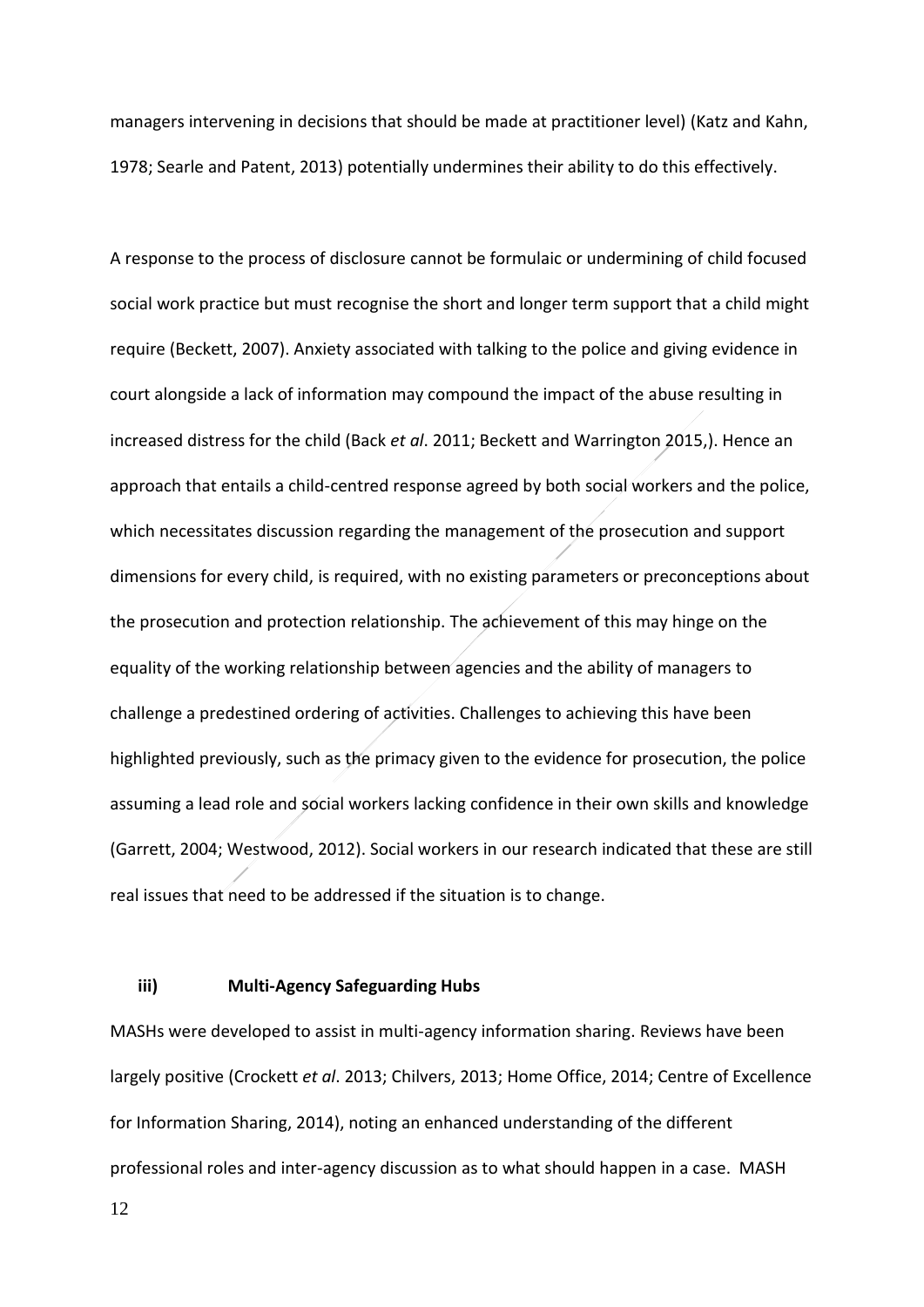personnel are not involved in subsequent single or joint s47 investigations, meaning that experienced social workers could be drawn away from direct practice. More concerning, and as identified in our study, social workers may come to see MASH teams as operationally apart from other parts of the safeguarding arrangements, dealing primarily with cases of CSE. As the sexual abuse of children and young people takes different forms (familial, trafficking, peer to peer, networks, on-line etc.) and could be categorised as CSA or CSE concerns were raised by social workers when there appeared to be ambiguity in the way disclosures were captured and categorised, leading to either a police led response or a safeguarding response. Confusion arose as to when and if Section 47 safeguarding procedures applied and what the role of the social worker was in ensuring the welfare of a child identified as at risk of grooming and CSE. As we have previously argued (Authors 2014) the separation of CSA from CSE may prevent sexually exploited children from receiving more individualised intervention expected through s17 assessments and increases the risk of policy and practice silos (Brown *et al*. 2016).

Munro (2011) similarly identified how LAs were struggling under immense pressure to staff and resource an effective, child centred, child protection service and to respond robustly to existing and newly emerging forms of abuse. The 'cherry picking' of Munro's recommendations with a focus on structural change is unfortunate given the strong emphasis she placed on social work practice and understanding what she described as the child's journey through the child protection system. Social workers and managers in the research spoke consistently of the need for well resourced, well supervised and well trained social workers and the valued contribution this would make in supporting sexually abused children and young people. We draw out these issues in the section that follows.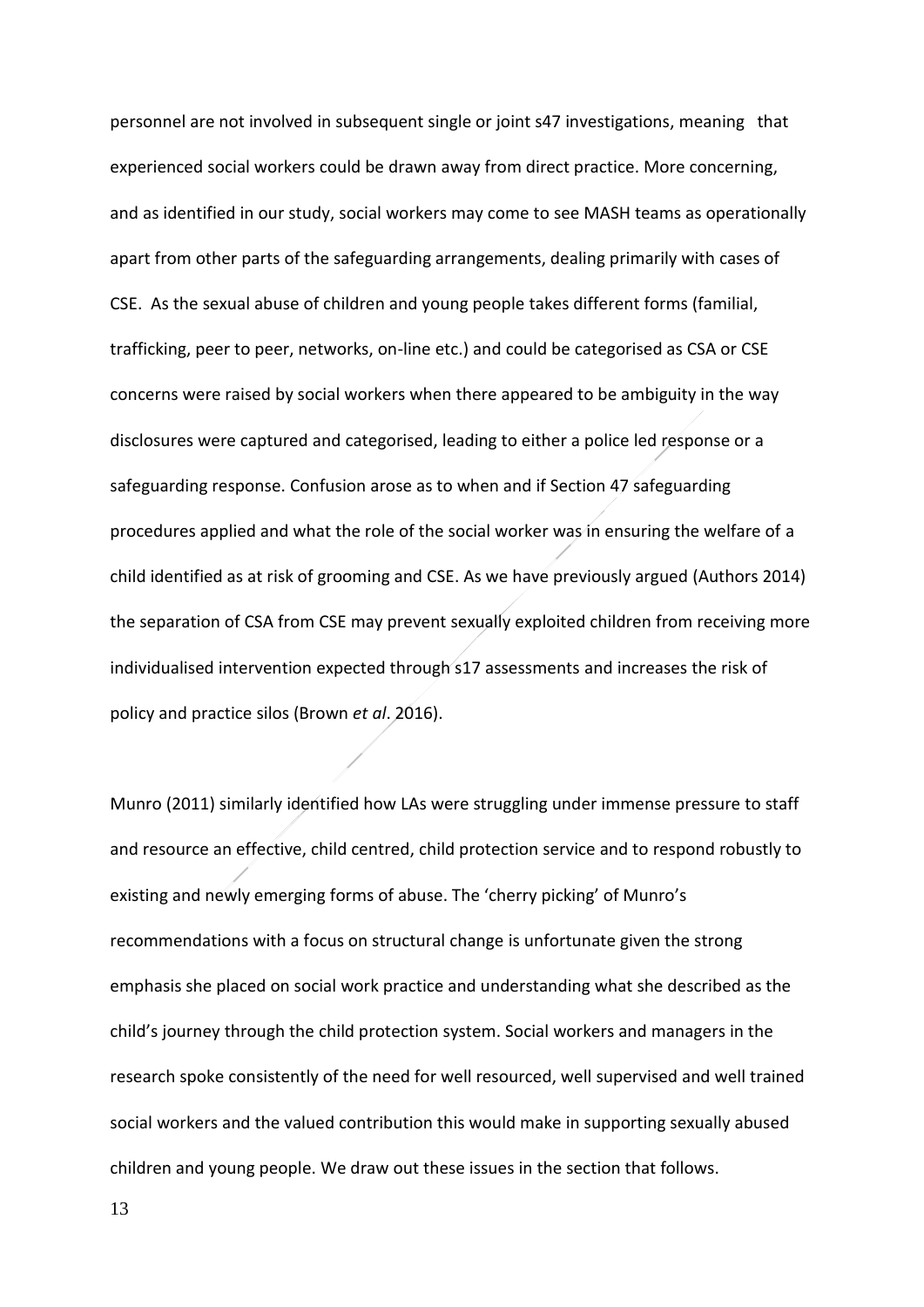#### **2 Main findings: Effective support, supervision and training**

Social workers in the research talked at length about the complexity of their role and of the multifaceted issues that informed their work with sexually abused children. In addition to the knowledge and skills required to manage the investigative process, social workers spoke about the importance of being able to assess risk and understand the different forms of sexual abuse and their impact on children. Social workers required skills in direct practice with children and non-abusing family members, reflective and analytical skills, emotional resilience and the capacities to advocate for children during multi-agency investigative processes. Whilst the training and educational needs of those working in the duty and assessment and child protection/children in need teams were most evident from the discussions, social workers in leaving care, fostering and adoption, family support and disability services required similar knowledge and skills. Participants commented on there being no standard route or time scale in which children disclose abuse and additionally residential and leaving care settings may be the places where grooming is a specific risk factor. All childcare workers, therefore, need to be alert to the signs of abuse and have skills in working with children and young people post disclosure. As one worker commented when allocated a seemingly straightforward case that quickly escalated to one of sexual abuse "*that can be quite overwhelming if you're not prepared for that*" (LA1, FG2).

Social workers regarded university as the seat of academic knowledge; the place where they learn the theory that underpins their future long-term practice, and where preparation for CSA/E work should begin. Whist they recognised the limitations of qualifying training being able to cover all topics in depth, none of the participants considered preparation for either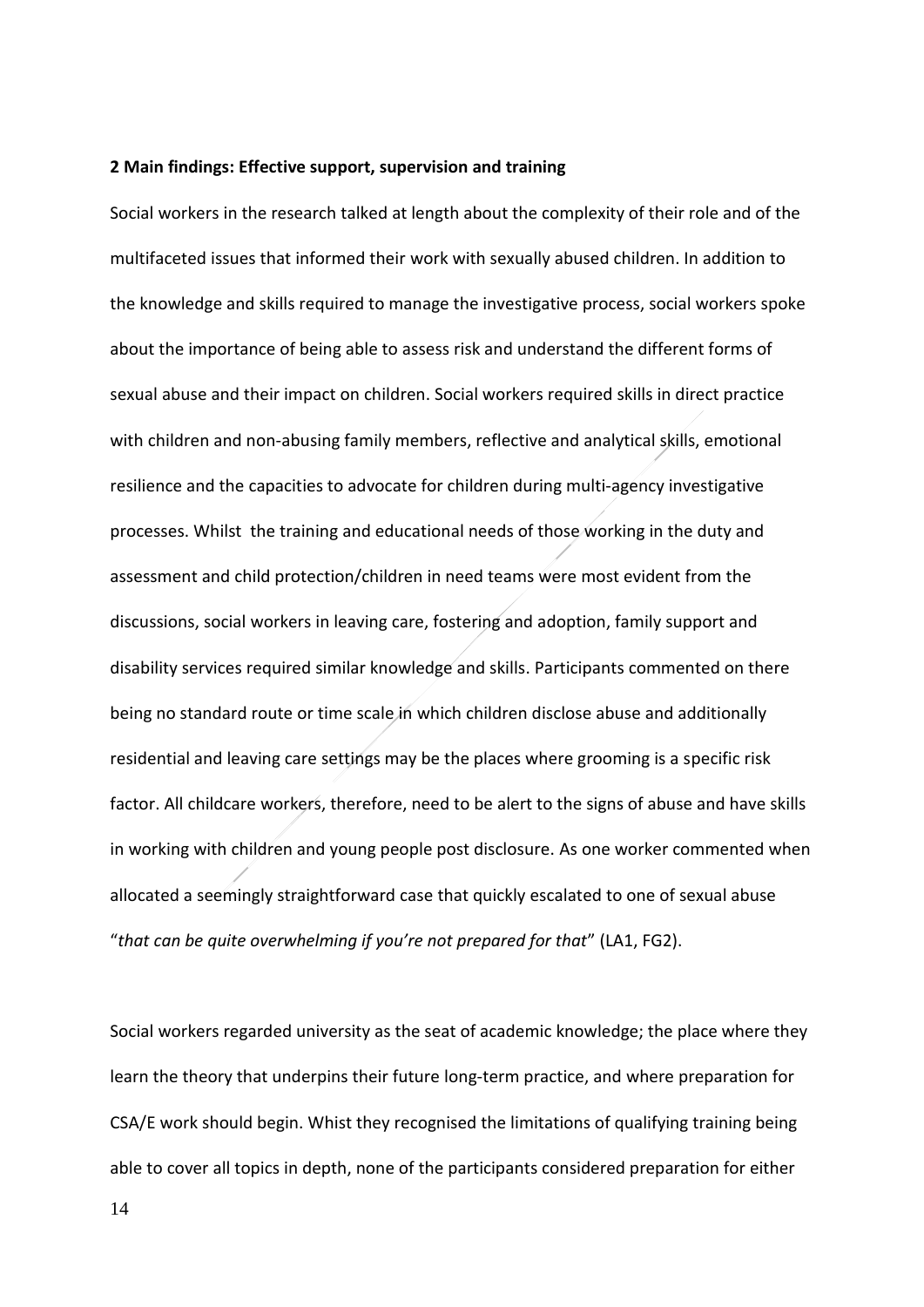CSA or CSE work to be adequate. The more experienced social workers suggested that the best preparation for working with children prior to the degree is nursery, family centre and residential work. Communication skills and knowledge of child development are central to a child-centred approach (Ruch, 2014) and these are locations where it is critical to develop relationships, maintain boundaries and learn about children's competencies.

At post qualifying level social workers did not necessarily have access to appropriate knowledge and training. Comments from LSCB Chairs indicated that Boards had responsibility for coordinating multi-agency training plans and these plans had to cover all forms of safeguarding and a hugely varied knowledge and skill base amongst staff. Managers across the six participating authorities said that they generally encouraged staff to access training courses but were frequently hampered by limited resources, staff shortages and variable training quality.

In addition, the social workers did not always consider the courses relevant to the specifics of their role, they often had to learn on the job or through supervision and support from more experienced workers. Such support was greatly valued although team managers also commented on their variable experience and the time pressures associated with the organisational aspects of their role. Against this background, social workers felt that they continued to strive to do the best they could however our research identified some large cracks in their armour, including: insufficient preparation for CSA/E work as part of their qualifying training; the absence of a strategic, outcomes led approach to training; the prioritisation of procedural training at the expense of therapeutic training; a minimalist approach to inter-agency training; and the absence of some aspects of training (Authors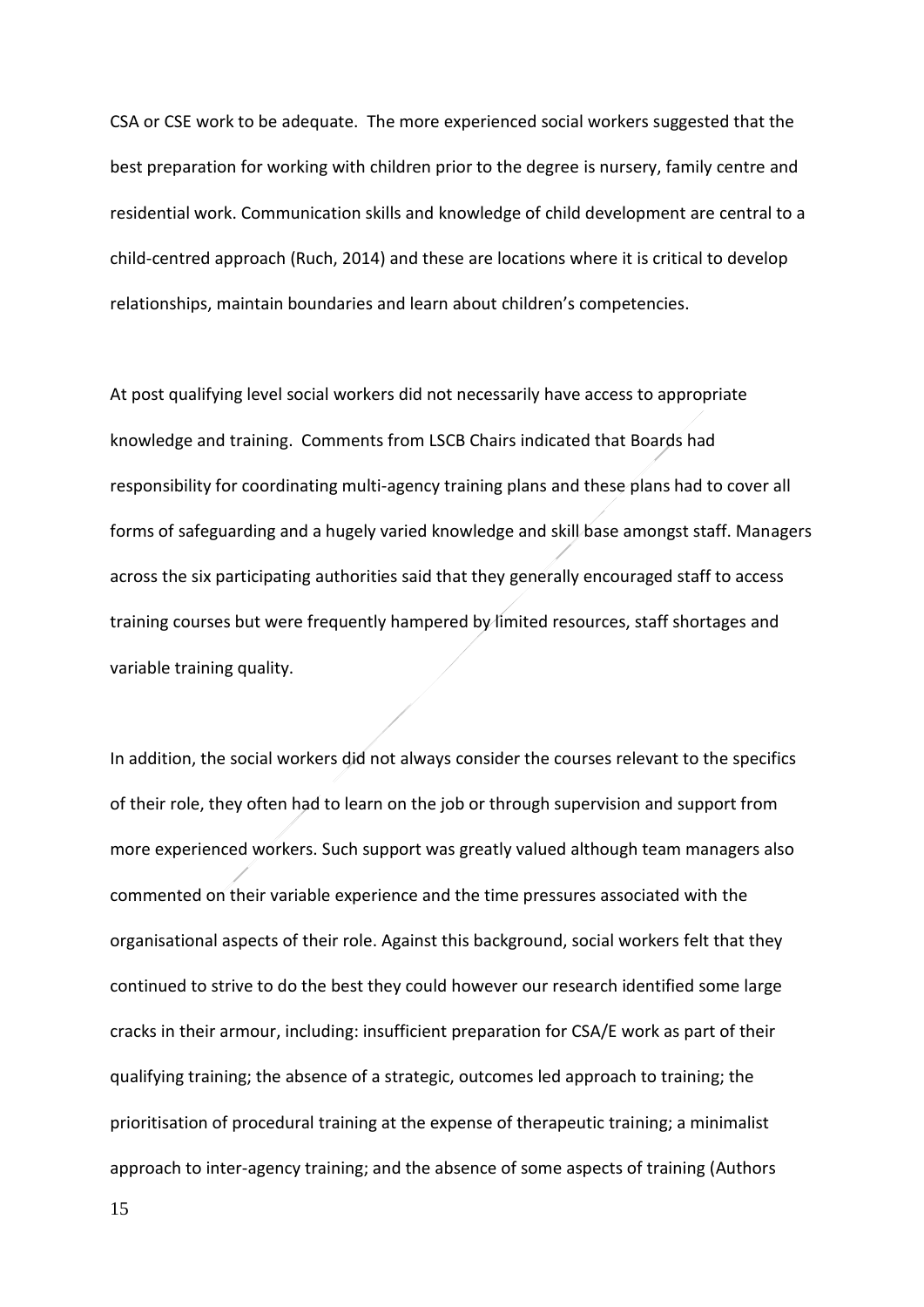own, 2014). Participants called for further training on risk assessments, direct work, grooming, different forms of abuse, children's behaviours relating to CSA and the use of tools (LA1, FG2). In summary, better preparation for front line work.

There were also concerns expressed by social workers regarding approaches to diversity in practice, which increased in relation to post qualifying training, where the issue was largely ignored. Participants spoke of children being referred to during training as a homogenous group, with little recognition of differing needs based on their ethnicity or religion, leaving social workers to manage diversity alone in the field. This was especially evident in the authorities that were ethnically diverse, those with limited numbers of Black and minority ethnic group staff or where issues of grooming and exploitation featured.

Finally, social workers also identified a need for training regarding the healthy development of children, particularly their sexual development. They spoke of their work being overrun with images and knowledge of abused children whose development has been hindered but rarely were they exposed in any depth to the lives of children who are developing healthily.

## **Discussion and implications of the findings**

## **i) Developing staff in pressurised organisational settings**

The 2004 Children Act replaced Directors of Social Services with a single post of Director of Children's Services covering education, children's social work and related activity. It also established LSCBs in place of ACPCs, placing interagency strategic planning and oversight on a statutory footing. There is little evidence that these structural changes have enhanced the support and supervision of staff, improved outcomes for vulnerable children or, since their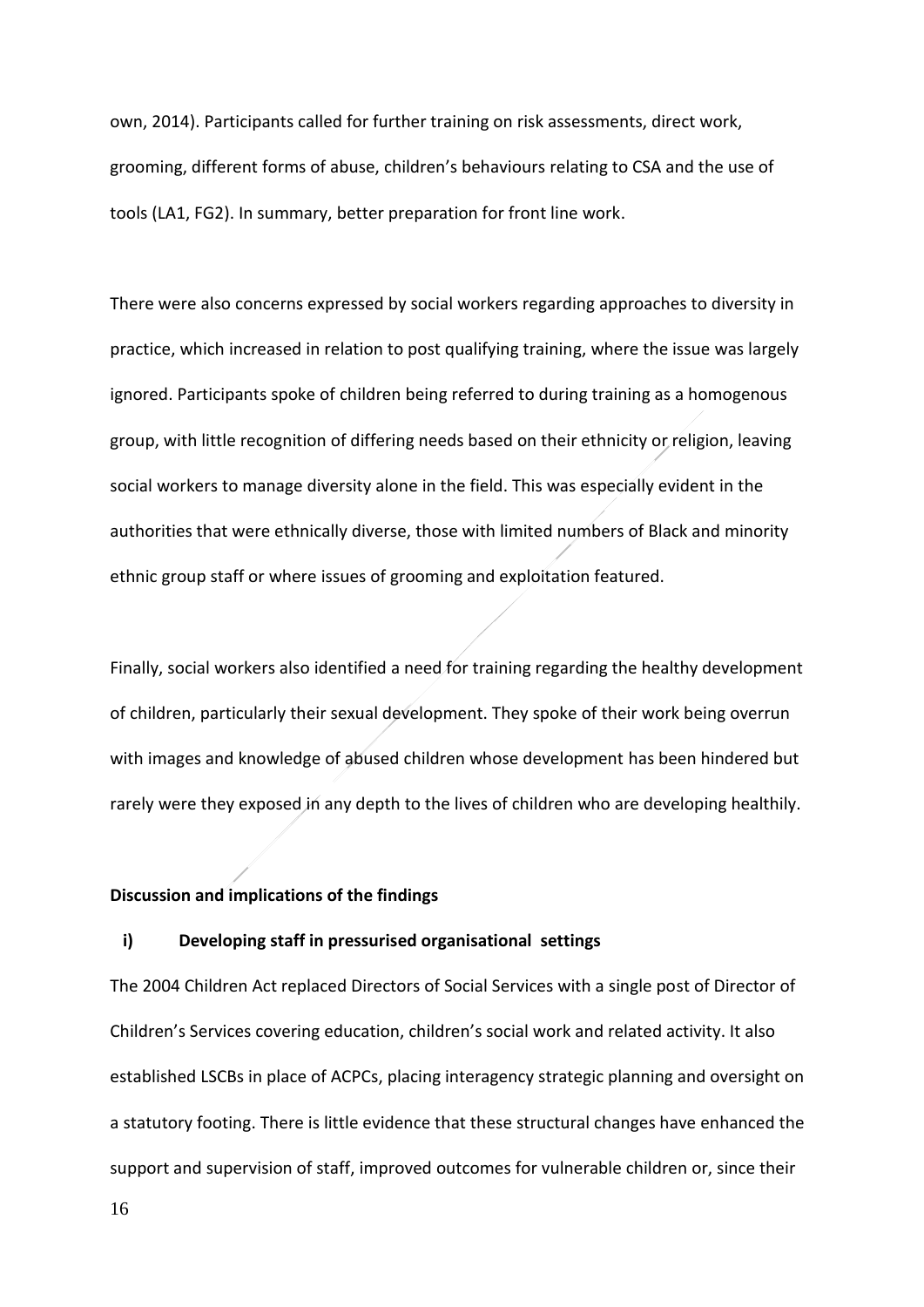implementation, prevented the abuse of children and young people. Ofsted's report into Children's Social Care (2015) identified a singularly depressing picture with increased numbers of children in need, declining budgets, growing numbers of children on child protection plans [for all types of abuse] and the highest number of children looked after since 1987. It reports on the high turnover of managers and difficulties in recruiting and retaining experienced social workers. Two thirds of LSCBs were considered less than good and none were rated outstanding, most LAs "were only starting to understand the extent to which child sexual exploitation was happening in their area" (2015:6) with children in care going missing from children's homes, with limited information as to their whereabouts or the reasons for their absence. Against this backcloth it is difficult to see how improved pre, post and internal education and training alone will resolve the complex and multi-faceted challenges faced by Children's social work services. This is not to negate the critical importance of equipping social workers with enhanced skills and knowledge, but it is to question an approach that focuses on the skill set of individual social workers whilst ignoring the multitude of issues identified in the Ofsted report and over which social workers and their managers have limited control.

Social work degrees are a partnership between universities and the agencies and LAs who provide potential placements. It is in those placements that a student's practice capabilities are nurtured and theory applied. If the quality of many children's services is as poor as the Ofsted report (2015) implies, then regardless of the education students receive at university, practice experiences will be compromised. Participants in this research highlighted the variable quality of their practice experiences and of the learning and supervision which they received.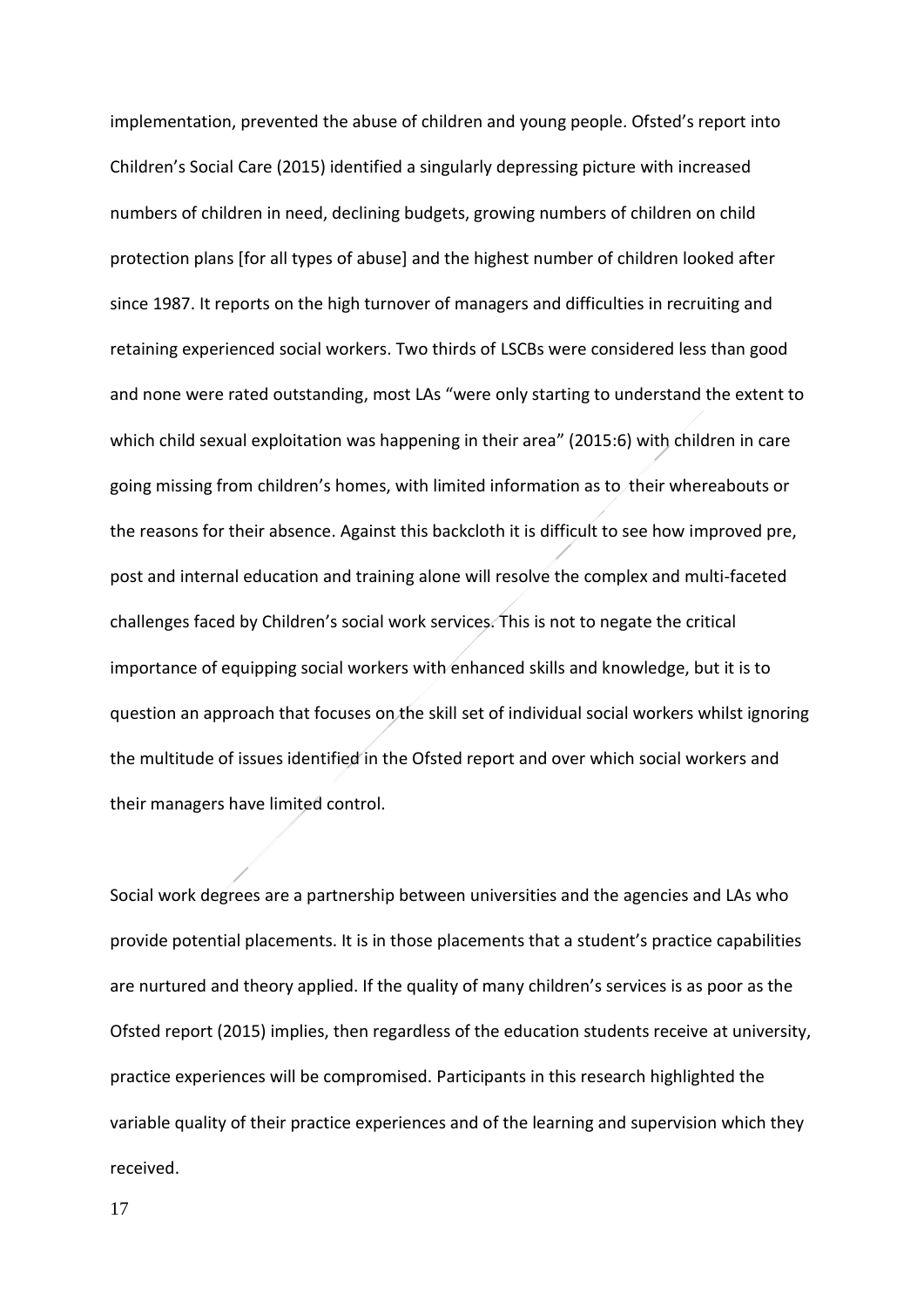This makes the current UK Government's enthusiasm for 'Front line' social worker training all the more curious, announcing as it did the expansion of the scheme prior to the first evaluation report. Front line is aimed at 'high achieving University leavers and career changers' (Frontline, 2016) privileging academic qualifications over prior child care and life experience. This approach contrasts with our research participants who considered direct work with children in family centre or residential care settings to be good preparation for social work training. Frontline recruits undertake a five week residential training programme, including completing the' readiness to practice' requirement, and are then placed in child protection teams, qualifying as a social worker after one year. The purpose of Frontline is to prepare entrants solely for children's social work using a specific model of intervention.

The evaluation report (Maxwell *et al.* 2016) suggests that the Frontline participants are "significantly younger, more likely to have parents who were graduates and are more likely to have attended independent schools than those on traditional Masters" courses . In the first cohort only 2% of participants identified themselves as being Black against 19% on all university based courses.

Whilst the evaluation of Frontline provides some positive findings, what it cannot do is determine whether changing the socio-economic background from which social workers are recruited will provide more effective protection for children. Social work is involved in complex issues of structural inequality, poverty, ethnic and religious diversity and human need and the Frontline recruitment practices appear to be drawing from a less diverse demography than has historically been encouraged (CCETSW 1991), and which Reardon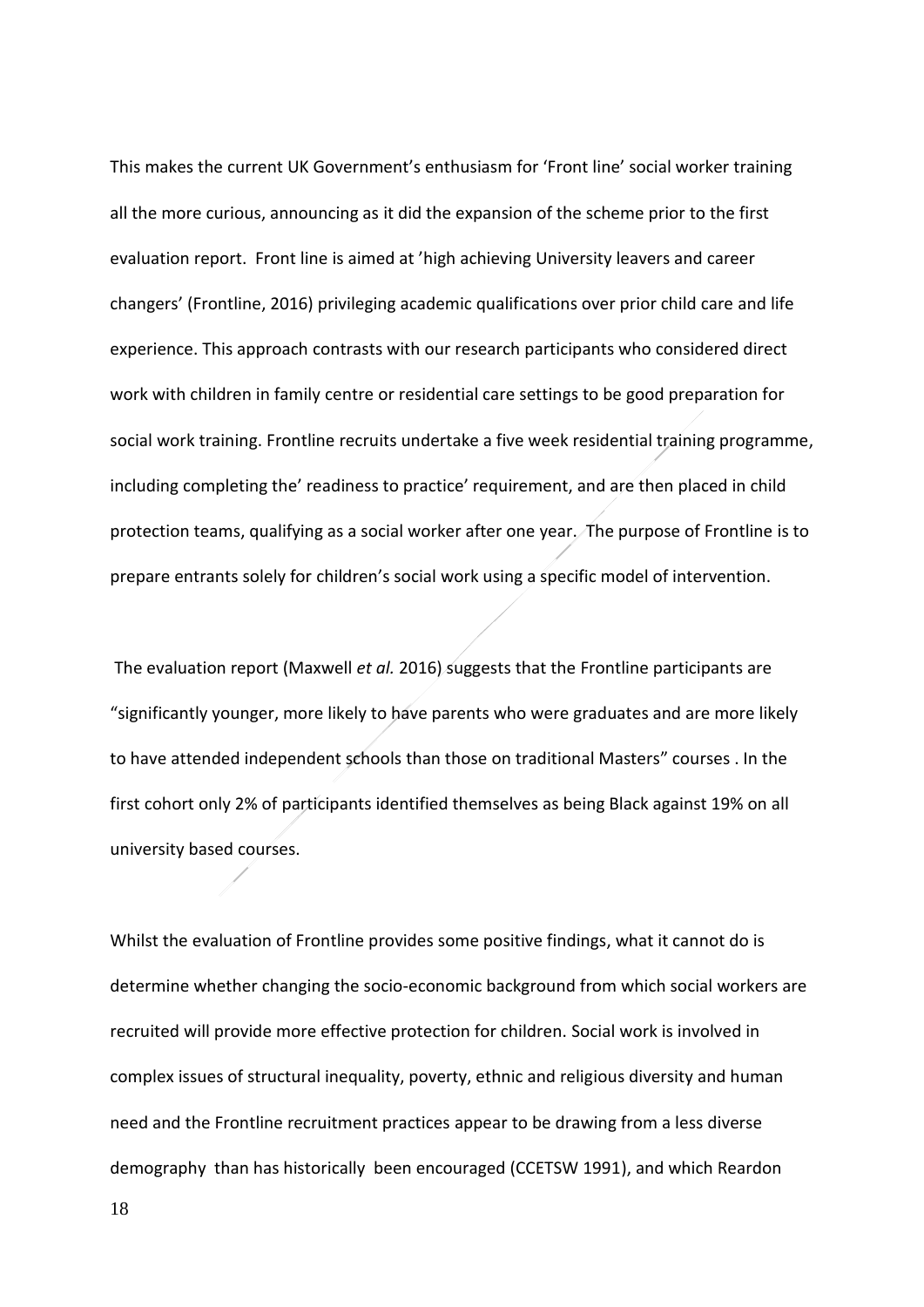(2010) suggests is a core principle in social work education. This may contribute to the evaluation report's finding that: "Despite enjoying high ratings for practice quality, the Frontline trainees' rating of their own confidence in their abilities was lower than their mainstream counterparts." (Maxwell *et al.* 2016:12). As our research emanated from expressed concern regarding the confidence of social workers in the field of CSA/CSE, this finding is particularly unwelcome and potentially concerning, whilst recognising that selfevaluation of both practice quality and confidence is inevitably subjective.

Laming's (2003) comment in his inquiry report that children are equally as entitled to protection regardless of nationality, culture or faith appears to have been interpreted as a green light for a colour blind approach that ignores the relevance and complexity of such factors on family life, child upbringing and social work intervention. Participants considered themselves ill equipped for the increasingly diverse context of their practice. Westwood (2012) suggests that culturally aligned practice is being forfeited in the realm of risk assessment. Recruitment practices, training models, values and ideas as to who is most suitable for social work training cannot sit apart from the demography of the children and families with whom social work is involved.

Once social workers have entered the post-qualifying arena there are equally challenging issues in relation to maintaining and developing their expertise. The boundary between preand post-qualifying education and training is a moot point. The Assessed and Supported Year in Employment (ASYE) has helped to smooth the transition between the two (Berry-Lound and Rowe, 2013; McGregor, 2013) but the extent to which the social work qualification itself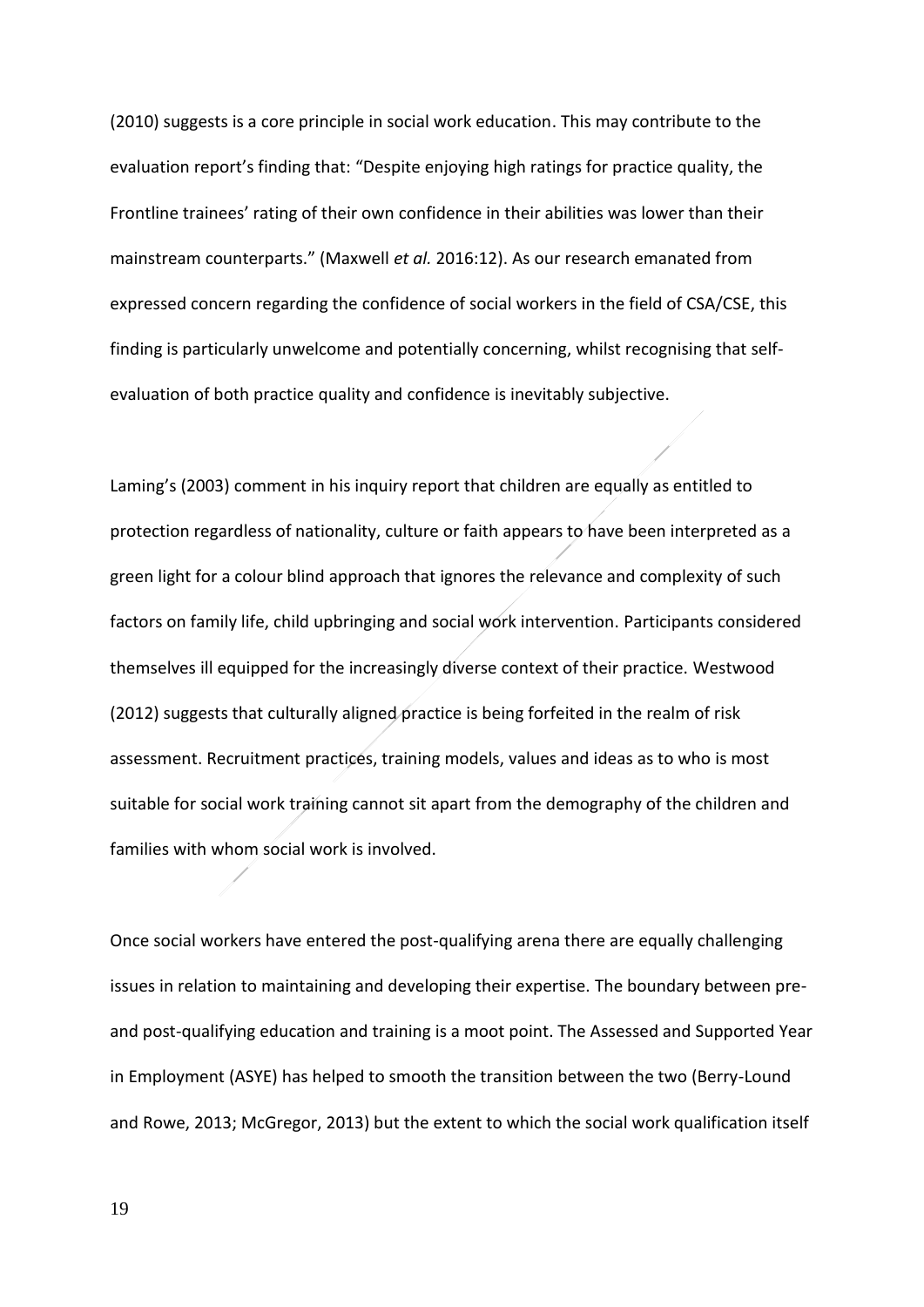should prepare students to work in the more complex fields of child protection and child sexual abuse is an important debate .

Over time, most children's services departments have outsourced their training and while their safeguarding training plans may appear to have a strategic drive, the focus of this is diluted or even lost by the time it trickles to social workers. While social workers in this research praised the quality of some of the training they received, the routes to accessing it lacked direction and there appeared to be no evaluation of the impact of training on their work, a concern also expressed in other research (Charles and Horwarth, 2009).

Of equal concern is the apparent relegation of inter-agency training. Problems with interagency working are well-documented but its importance has risen over the last two decades as it has been accepted as an effective vehicle for breaking down the barriers that transcend good practice (Glennie, 2007). Although its purpose is clearly stated by the UK Government (Department for Education and Skills, 2006), and standards for such training were outlined over ten years ago (Shardlow *et al.* 2004), few social workers involved in this research recalled experiencing inter-agency training and when they did it was usually provided by the police, reinforcing the police's perceived lead role in safeguarding children.

This need should be considered alongside other comments from social workers who took part in this study that training is too procedural and therapeutic training is needed. At a time when social work literature is highlighting the importance of relationship-based social work and encouraging resistance to the ever increasing task-focused, time-bound approach to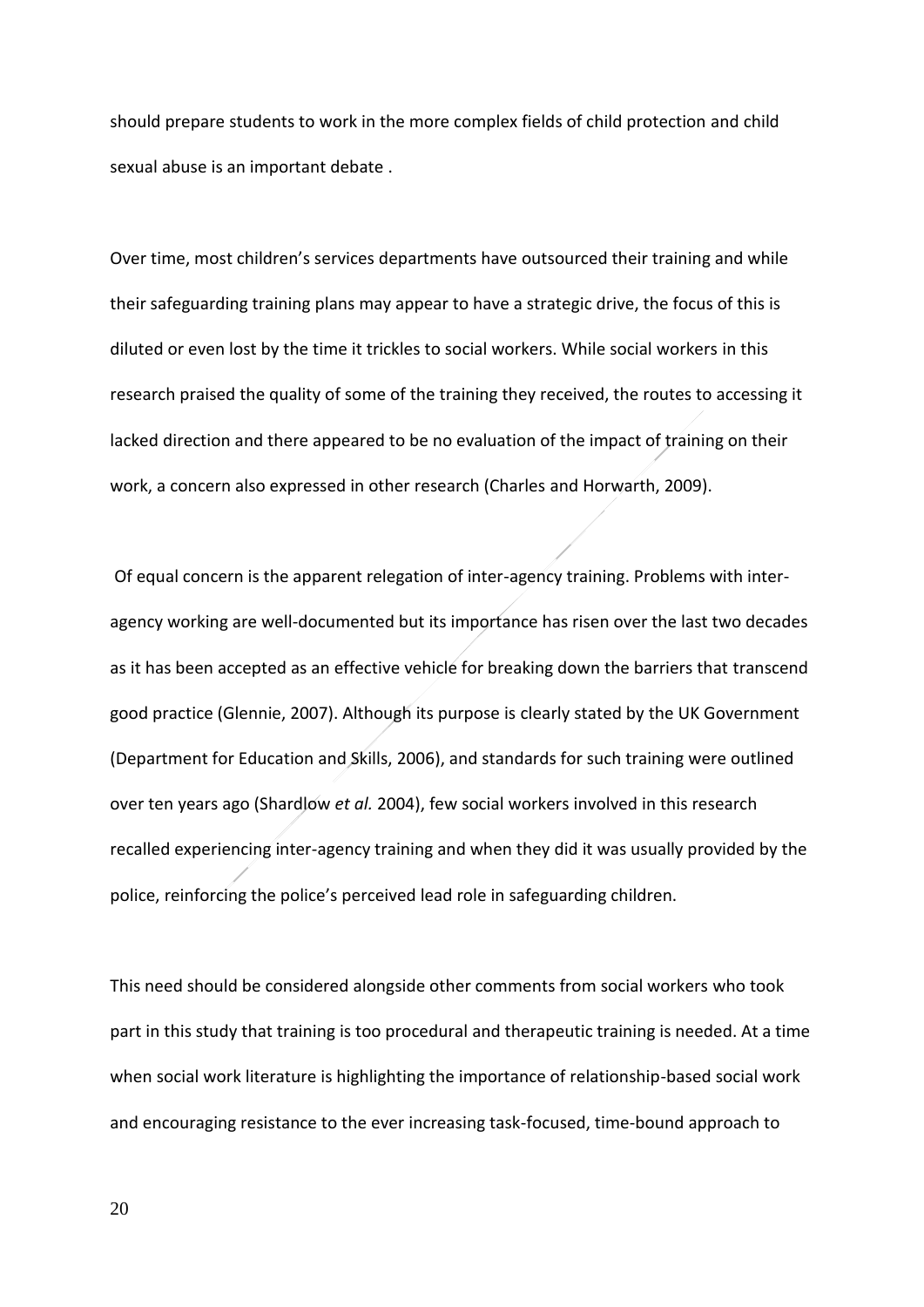intervention (Ferguson and Gates, 2015; Mason, 2012; Murphy *et al*. 2013; Ruch *et al.* 2010), social workers are echoing this message.

The suggestion from participants of the need to understand 'normal' sexual behaviour and child development is important if their practice is not to be viewed only through the prism of abnormality. It is a reality of social work training that it primarily focuses on the problems children and families experience without necessarily providing a comparator, but only if social workers are knowledgeable about sexual development can they confidently recognise those children for whom they need to be concerned, a point also alluded to in government guidance on the knowledge and skills required in child and family social work (DfE 2014).

#### **Concluding remarks**

CSA/E amongst children and young people is a substantive issue facing contemporary social work in the UK. Research addressing this issue is still an under developed field, and where research is taking place it is not necessarily permeating social work practice. CSA/E manifests itself in varied and increasingly complex forms and cannot be disentangled from family support and child protection issues more generally. Social workers clearly recognise the inter-relationship between different forms of abuse and that CSA/E is also linked to issues of neglect and emotional well-being, they have a vital role in safeguarding vulnerable children and working with them and non-abusing family members in securing protection and support. This research highlights that although social workers undertake this important work with a strong sense of commitment and concern for children, they face a number of challenges. Paradoxically, whilst their work on these cases is the source of intense scrutiny, the training,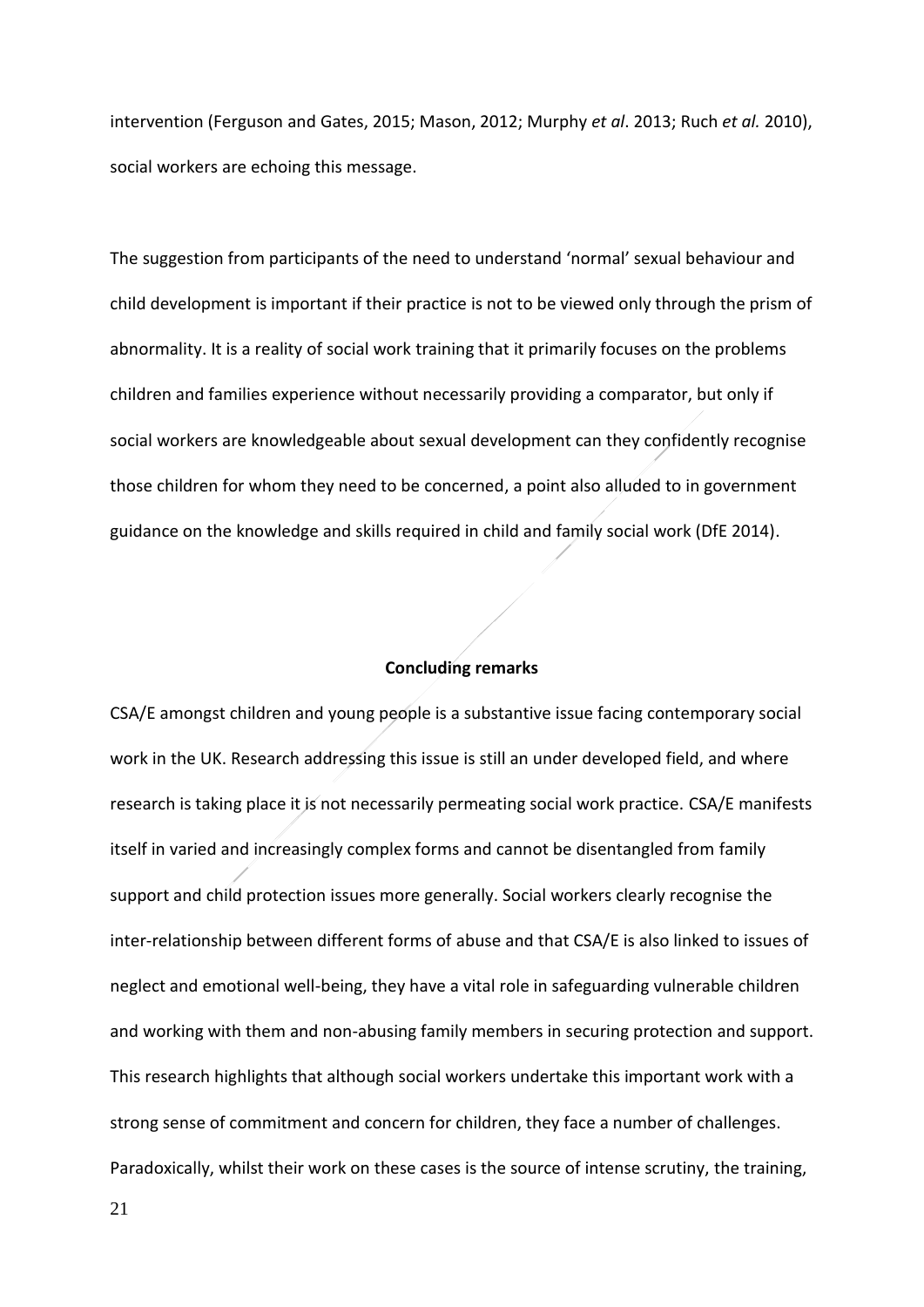managerial and peer support, agency communication and role clarity required to undertake this work well, is often overlooked.

The picture emerging from our research is that social workers face a constant undermining of their role from a range of directions. Continuous government reforms which ignore important messages from Munro (2011) and Croisdale-Appleby (2014) and threaten to redefine social work as little more than child care regulation, are chipping away at the confidence and morale of social workers. The focus of Government and Chief Social Worker interventions appear to suggest that there is something inherently problematic about social workers themselves that can be improved if they are more tightly regulated, trained outside of Universities or subject to post qualification exams. The research suggests that social workers are highly motivated in their work with vulnerable children and often practice in the most challenging of circumstances. What many essentially lack is the resources to do the job and access to early intervention and therapeutic services that will support abused children. Social workers recognised the multiple needs of children and were frequently conflicted when they were unable to offer the time or resources that were required. The call for smaller cases loads, more time for direct practice, enhanced professional status, less paper work and reduced regulation and managerial direction merely echoes reports of the last decade.

As safeguarding tragedies continue to pervade the climate of social work at regular intervals, working within a culture of caution has become second nature. On a day-to-day basis, social workers and their managers work effectively together but the reality of the potential farreaching consequences of an oversight fuel an approach to work allocation and role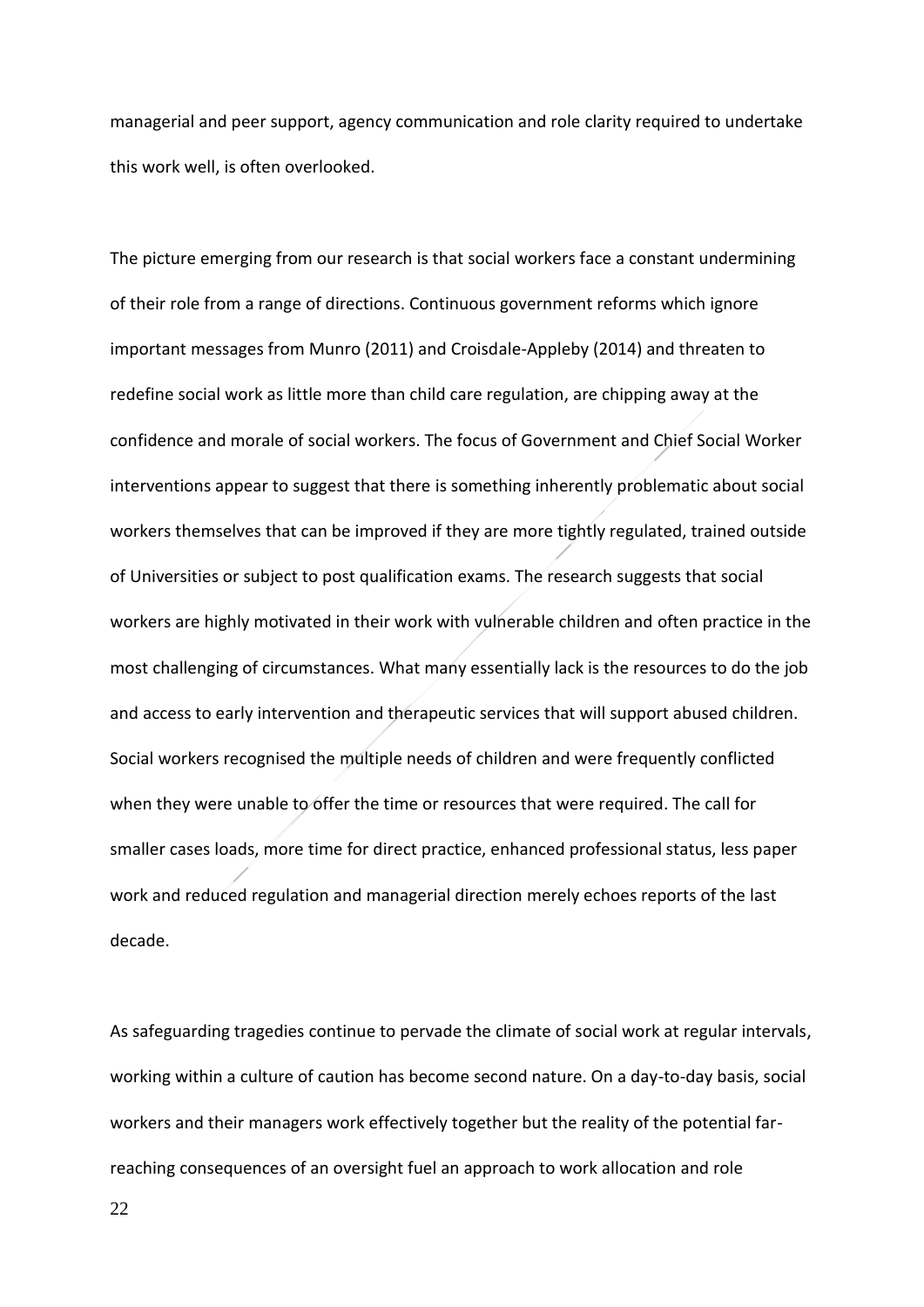delineation which can be confusing to social workers and which erodes their confidence in their professional ability. This in turn can impede social worker's effectiveness when working inter-professionally. The dominant role assumed by the police in cases of CSE is difficult to challenge without a strong professional identity and sense of self-worth that recognises the true value of the social work contribution. The lack of understanding that social workers believe other professionals have of their role is compromising and can only serve to belittle the complexity of their intervention. The steer for inter-professional working should come from the LSCB, but too often social workers are disconnected from this forum. Training plans need to reflect the needs identified by social workers rather than provide a managerial response to training that ensures social workers understand processes and policies but are not necessarily developing their skills in working or communicating with children. In addition, researchers in this field tread a fine ethical line when capturing how children's social work evolves in practice; hearing about excessively large case loads, visits outside of working hours, closing of cases due to pressure of work, a lack of response to children's needs from other agencies are all issues which raise concerns yet are not unfamiliar across a service that is experiencing unprecedented pressure.

In spite of the enormity of the challenges facing Children's Services, there are changes within their sphere of influence that this research supports. Training plans should be supported by an operational plan with a greater emphasis on impact evaluation; a more active dialogue between social workers and LSCBs might lead to training resources being targeted more effectively and the development of courses responding to identified need; issues of diversity must be integral to training provision; and a stronger push for multi-professional training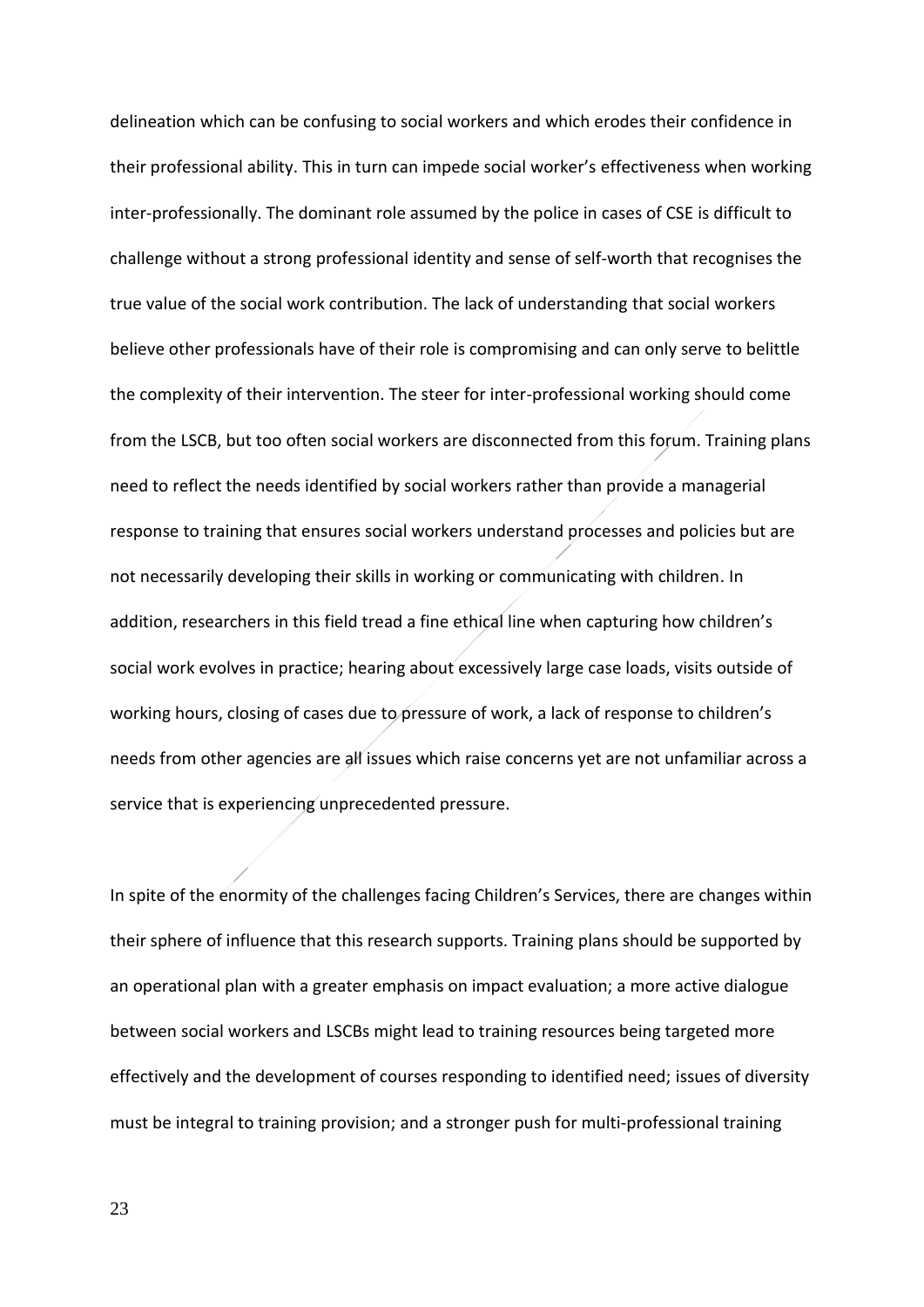may help social workers to transcend the barriers that threaten their ability to work confidently with the police and medical staff.

In the wider field of safeguarding children, good relationships, communication and strong collaborative leadership at all levels are critical to managing the mosaic of agencies involved and their overlapping roles. There are suggestions from this research that some relationships are fluid and/or fragile and there is clearly still work to be done in ensuring that agencies share an understanding of how to determine and meet the best interests of a child at every stage of intervention. Meeting this challenge is central to safeguarding practice and whilst Children's Services cannot address it alone, they can and should take the lead.

## **References**

- Allnock, D., Radford, L., Bunting, L., Price, A., Morgan-Klein, N., Ellis, J. and Stafford, A. (2012) 'In demand: Therapeutic services for children and young people who have experienced sexual abuse', *Child Abuse Review*, 21, pp. 318-334.
- Back, C., Gustafsson, P.A., Larsson, I. and Bertero, C. (2011) 'Managing the legal proceedings: An interpretative phenomenological analysis of sexually abused children's experience with the legal process', *Child Abuse & Neglect*, 35, pp. 50-57.

Beckett, C. (2007) *Child Protection: An Introduction*. London, Sage.

- Beckett, H and Warrington, C (2015*) Making Justice work: experiences of criminal justice for children and young people affected by sexual exploitation as victims and witnesses.* Bedfordshire: University of Bedfordshire:
- Bernard, C. and Gupta, A. (2008) 'Black African children and the child protection system', *British Journal of Social Work*, 38, pp. 476-492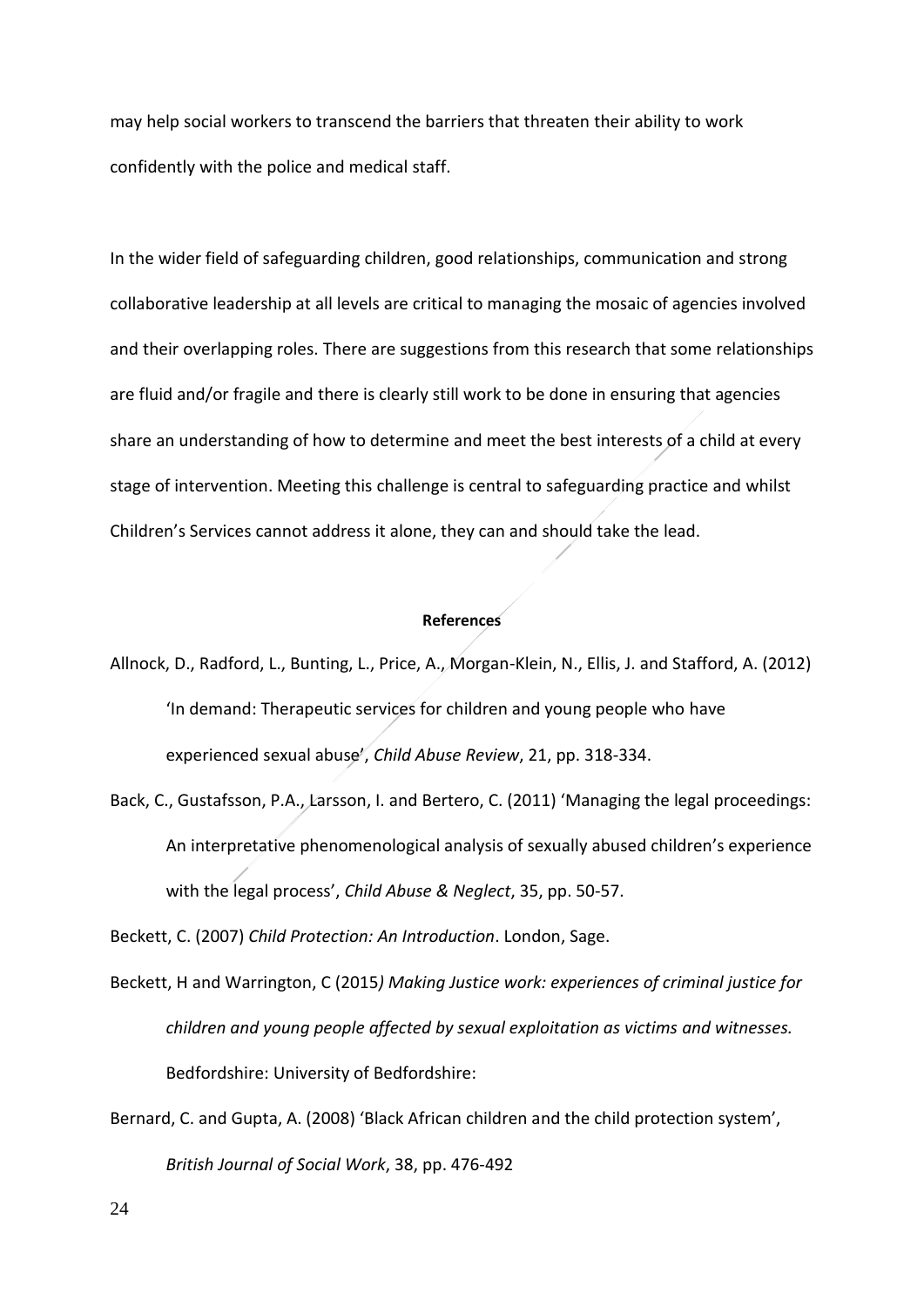- Berry-Lound, D. and Rowe, V. (2013) '*Evaluation of the Implementation of the Assessed and Supported Year in Employment (the ASYE) for Skills for Care'*, Horsham: HOST Policy Research.
- Brown, J., O'Donnell, T. and Erooga, M. (2011) *Sexual Abuse: A Public Health Challenge*. London: NSPCC.

[http://www.nspcc.org.uk/inform/resourcesforprofessionals/sexualabuse/evidence](http://www.nspcc.org.uk/inform/resourcesforprofessionals/sexualabuse/evidence-review-pdf_wdf87818.pdf)[review-pdf\\_wdf87818.pdf](http://www.nspcc.org.uk/inform/resourcesforprofessionals/sexualabuse/evidence-review-pdf_wdf87818.pdf)

- Brown, S., Brady, G., Franklin, A., Bradley, L., Kerrigan, N. and Sealey, C. (2016) *Child Sexual Abuse and Exploitation: Understanding risk and vulnerability.* Early Intervention Foundation/Home Office.
- Butler-Sloss, E. (1988) *Report of the inquiry into child abuse in Cleveland 1987*, London: Her Majesty's Stationery Office 0 10 104122

Carpenter, J. and Hackett, S. (2016) *Letting the Future In,* London, NSPCC.

Centre of Excellence for Information Sharing (2014) *Information sharing: Understanding its role in the development of Multi-Agency Safeguarding Hubs,* 

[http://informationsharing.org.uk/wp-content/uploads/2015/09/P0316-MASH-](http://informationsharing.org.uk/wp-content/uploads/2015/09/P0316-MASH-findings-report.pdf)

[findings-report.pdf](http://informationsharing.org.uk/wp-content/uploads/2015/09/P0316-MASH-findings-report.pdf)

- Central Council for Training and Education in Social Work (CCETSW) (1991) *One small step towards racial justice,* CCETSW.
- Charles, M. and Howarth J. (2009) 'Investing in interagency training to safeguard children: An act of faith or an act of reason?', *Children and Society*, 23(5), pp. 364-376
- Chilvers, (2013) Looking inside Multi-Agency Safeguarding Hubs*, Journal of Family Health Care,* Thursday 7th March.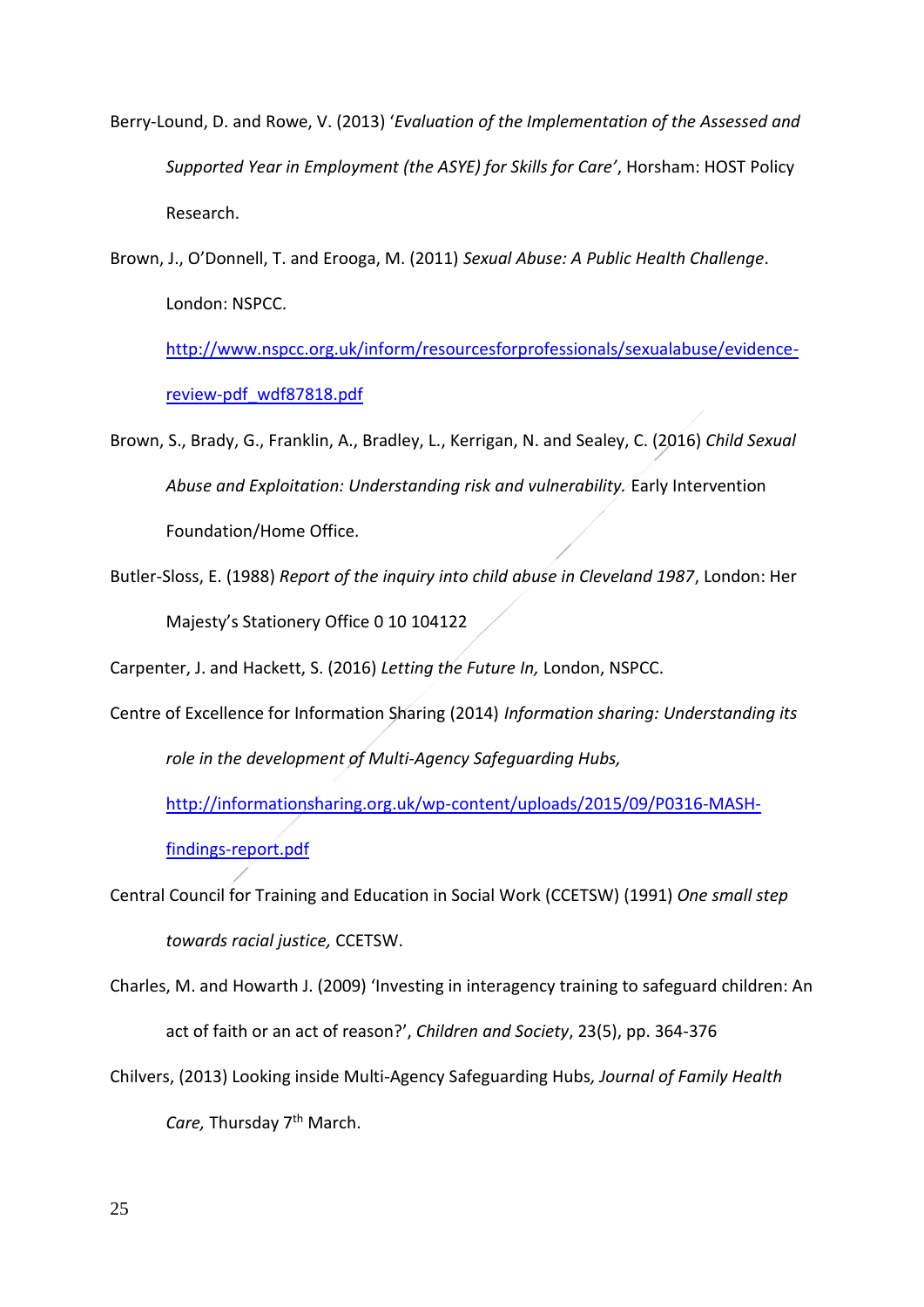Crockett, R. Gilchrist, G. Davies, J., Henshall, A., Hoggart, L., Chandler, V., Sims, D. and Webb,

J. (2013) *Assessing the early impact of Multi Agency Safeguarding Hubs (MASH) in London,* London Safeguarding Children's Board.

Croisdale-Appleby, D (2014) *Revisioning social work education: an independent review*. David Croisdale-Appley.

Department of Children, Schools and Families (2009) *Safeguarding Children and Young People from Sexual Exploitation,* London: HMSO.

Department for Education and Home Office *(*2016*) Statutory definition of child sexual*

*exploitation [www.gov.uk](http://www.gov.uk/)* Accessed May 12th 2016.

Department for Education and Skills (2006) *Working Together to Safeguard Children, A Guide to Inter-agency Working to Safeguard and Promote the Welfare of Children,*

The Stationery Office, London

Department of Health (2002) *Safeguarding children: a Joint Chief Inspectors report on* 

*arrangements to safeguard children,* Gov.UK

Featherstone, B. Morris, K. and White, S. 'A marriage made in hell: Early Intervention meets child protection', *British Journal of Social Work,* 44 (7), pp 1735-1749. First published, March 19, 2013, doi:10.1093/bjsw/bct052.

Ferguson, H. (2011) *Child Protection Practice*. London, Palgrave Macmillan.

- Ferguson, H. and Gates, P. (2015) 'Early intervention and holistic, relationship-based practice with fathers: evidence from the work of the Family Nurse Partnership', *Child and Family Social Work*, 20, pp 96-105.
- Fine, M. and Teram, E. (2013) 'Overt and covert ways of responding to moral injustices in social work practice: Heroes and mild-mannered social work bipeds', *British Journal of Social Work*, 43 (7), pp 1312-29.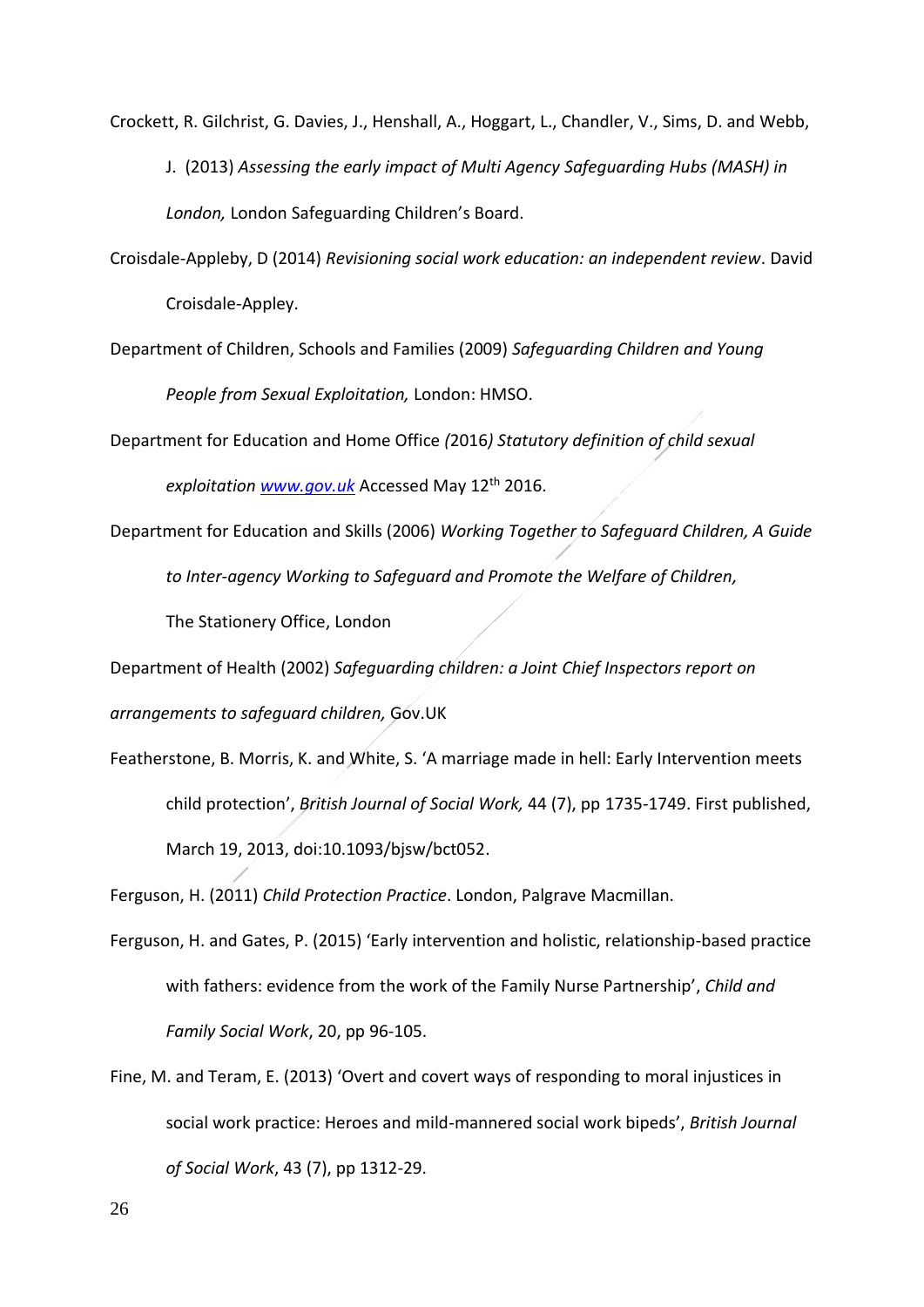Frontline Summer Institute Programme [online] available from

<http://www.thefrontline.org.uk/our-programme/frontline-programme-

details/summer-institute 29/03/16> [1 March 2016]

- Garrett, P.M. (2004) 'Talking child protection: The police and social workers 'working together', *Journal of Social Work*, 4(1), pp 77-97.
- Glennie, S. (2007) 'Developing interprofessional relationships: Tapping the potential of interagency training', *Child Abuse Review*, 16, pp 171-183.
- HM Government (2015) *Working Together to Safeguard Children: A Guide to Inter-agency Working to Safeguard and Promote the Welfare of Children*.

[https://www.gov.uk/government/uploads/system/uploads/attachment\\_data/file/41](https://www.gov.uk/government/uploads/system/uploads/attachment_data/file/419595/Working_Together_to_Safeguard_Children.pdf) 9595/Working Together to Safeguard Children.pdf

Home Office (2014) *Working together to Safeguard Children: multi-agency safeguarding hubs.* 

- Horvath, M.A.H., Davidson, J.C., Grove-Hills, J., Gekoski, A. and Choak, C. (2014) *"It's a lonely journey" A Rapid Evidence Assessment on intrafamilial child sexual abuse,* London, Office of the Children's Commissioner.
- Hughes, L. and Owen, H. (Eds) (2009) *Good Practice in Safeguarding Children: Working effectively in Child Protection,* London, Jessica Kingsley.
- Jay, A. (2014) *Independent Inquiry into Child Sexual Exploitation in Rotherham 1997-2013*. [http://www.rotherham.gov.uk/downloads/file/1407/independent\\_inquiry\\_cse\\_in\\_ro](http://www.rotherham.gov.uk/downloads/file/1407/independent_inquiry_cse_in_rotherham) [therham](http://www.rotherham.gov.uk/downloads/file/1407/independent_inquiry_cse_in_rotherham)
- Katz, D. and Kahn, R.L. (1978) *The Social Psychology of Organizations* (2nd edn), New York, John Wiley.

Laming, W. (2003) *The Victoria Climbie Inquiry,* London, HMSO.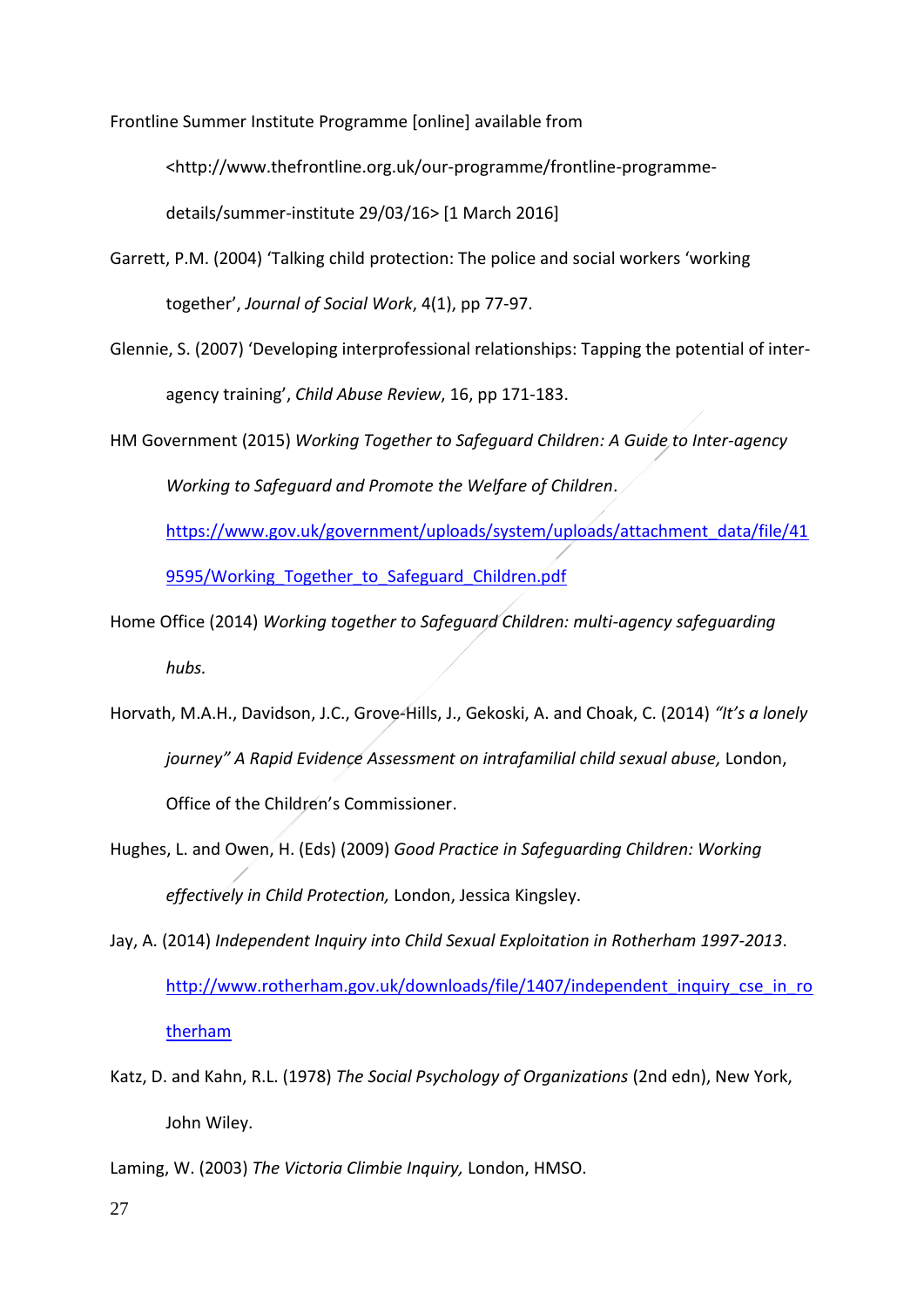- Martin, L., Brady, G., Kwhali, J., Brown, S. J., & Matouskova, G. (2014). *Social workers' knowledge and confidence when working with cases of child sexual abuse: What are the issue and challenges?* London, NSPCC.
- Mason, C. (2012) 'Social work the 'art of relationship': parents' perspectives on an intensive family support projects', *Child and Family Social Work*, 17, pp. 368-377.

Maxwell, N., Scourfield, J., Le Zhang, M., de Villiers, T., Hadfield, M., Kinnersley, P., Metcalf, L., Pithouse, A. and Tayyaba, S. (2016) *Independent Evaluation of the Frontline Pilot: Research Report,* Cardiff University/Department of Education.

McGregor, K. (2013) 'Two-thirds of newly qualified social workers would recommend the assessed year, finds first evaluation,' Community Care 6/12/13. Accessed on 02/03/16 at: http://www.communitycare.co.uk/2013/12/06/two-thirds-newlyqualified-social-workers-recommend-assessed-year-finds-first-evaluation/

Munro, E. (2011) *The Munro Report of Child Protection,* London, HMSO.

- Murphy, D., Duggan, M. and Joseph, S. (2013) 'Relationship-based social work and its compatibility with the person-centred approach: Principled versus instrumental perspectives', *British Journal of Social Work*, 43, pp 703-719.
- NSPCC (2015) *5 child sex offences reported every hour*. [https://www.nspcc.org.uk/fighting](https://www.nspcc.org.uk/fighting-for-childhood/news-opinion/child-sex-offences-uk-record-rise/)[for-childhood/news-opinion/child-sex-offences-uk-record-rise/](https://www.nspcc.org.uk/fighting-for-childhood/news-opinion/child-sex-offences-uk-record-rise/)
- NSPCC (2016) https://www.nspcc.org.uk/preventing-abuse/child-abuse-and-neglect/childsexual-abuse/

Ofsted (2015) Ofsted social care annual report. www.gov.uk accessed 9th March 2016.

- ONS (2011) Office for National Statistics -data.gov.uk [https://www.ons.gov.uk](https://www.ons.gov.uk/) accessed 9th March 2016
- Reardon, C. (2010) Reflecting Diversity, *Social Work Today* Volume 10, No 5, p32.